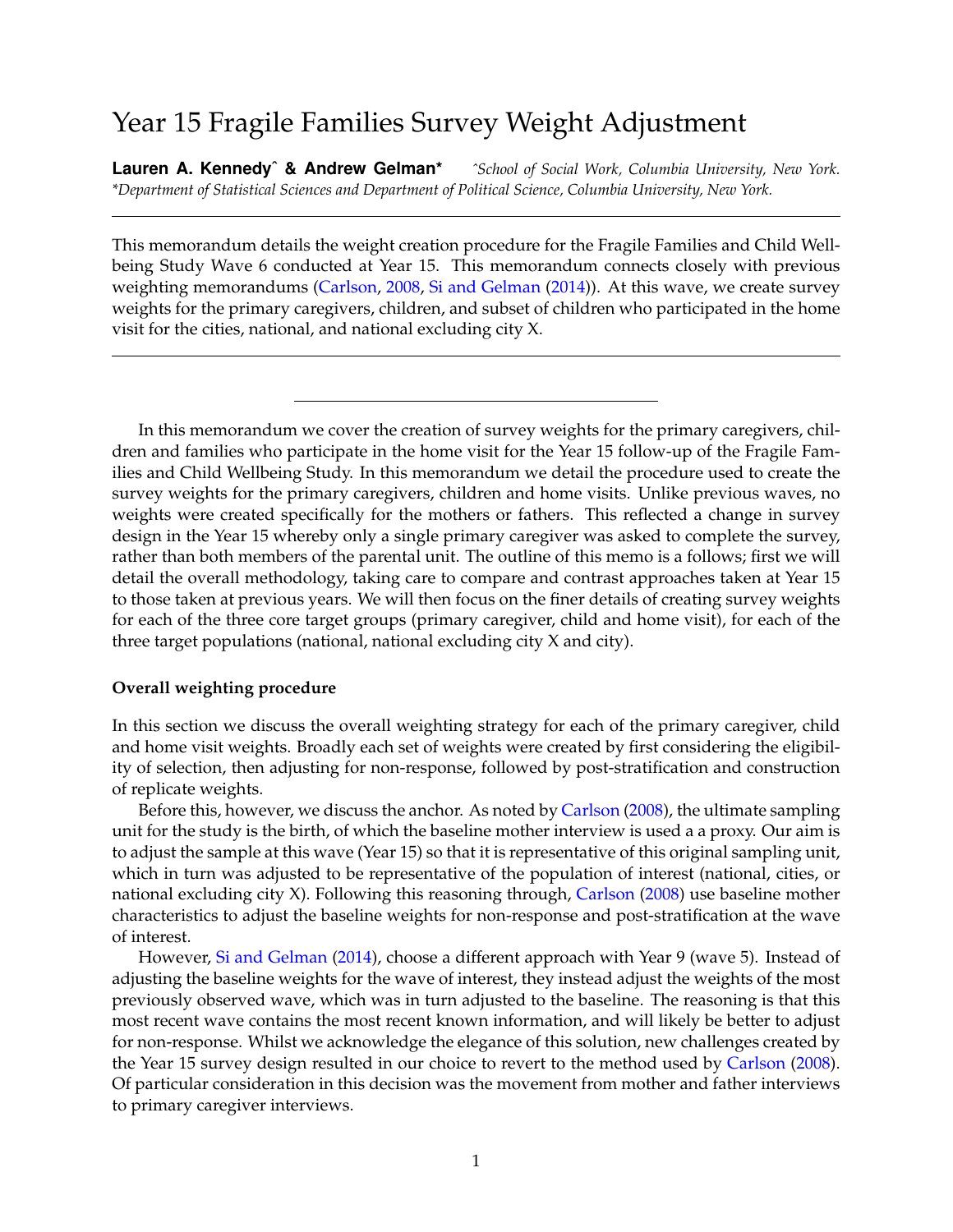The plan is for each population of interest (national, national excluding city X, and cities) to adjust the mother's baseline weight for this population so that the sample at Year 15 is representative of the original population of interest.

### *Eligibility of selection*

In the creation of weights for this Year 15 follow-up we note a slight discrepancy in the criteria for eligibility between baseline to Year 5 and Year 9. In the baseline to Year 5 survey weights, the only individuals deemed to be ineligible were those where the child had deceased or those entries that were duplicates [\(Carlson,](#page-23-0) [2008,](#page-23-0) pg. 15). In the Year 9 survey weights, ineligible was defined as those entries where the child had deceased or some *other ineligible* was recorded. After some discussion, the decision was made that only those entries where the child had been recorded as deceased would be considered ineligible for the Year 15 weights.

### *Adjusting for non-response*

Both [Carlson](#page-23-0) [\(2008\)](#page-23-0) and [Si and Gelman](#page-23-1) [\(2014\)](#page-23-1) adjusted for non-response given eligibility using a two stage process. We follow this same approach for the primary caregiver and child weights. For the home visit weights a more complicated procedure is used, which we describe in a latter section. For the present we focus on the two stage process:

- 1. Adjust for ability to locate. Survey administrators attempted to locate all children believed to be eligible in the wave.
- 2. Adjust for non-response given location. Among those who were located, only a subsample chose to respond to the survey. We further adjust the weights of those individuals who were located and responded to account for potential bias in response

To make these adjustments, both [Carlson](#page-23-0) [\(2008\)](#page-23-0) and [Si and Gelman](#page-23-1) [\(2014\)](#page-23-1) uses a large number of variables that describe baseline mother characteristics and a form of variable selection [\(Carl](#page-23-0)[son](#page-23-0) [\(2008\)](#page-23-0) uses a step-wise regression, [Si and Gelman](#page-23-1) [\(2014\)](#page-23-1) use LASSO [\(Friedman, Hastie and](#page-23-2) [Tibshirani,](#page-23-2) [2010\)](#page-23-2)) to predict location or response in the wave of interest. In the Year 15 weights we follow with this in-principle use of variable selection to reduce over-fitting, but instead use a type of Bayesian regularization using a regularized horseshoe prior [\(Piironen, Vehtari et al.,](#page-23-3) [2017\)](#page-23-3), implemented through the package rstanarm[\(Goodrich et al.,](#page-23-4) [2018\)](#page-23-4).

Regardless of the method of variable selection/regularization, the overall procedure remains the same. Before creating this model, we impute the variables that we will include in the propensity model. We use the statistical package Amelia [\(Honaker, King and Blackwell,](#page-23-5) [2011\)](#page-23-5), available in  $\mathbb{R}^1$  $\mathbb{R}^1$ .

Using a logistic regression with either location or response as the outcome variable, we use this set of imputed variables as covariates. Variables that were included in this model are listed in Appendix A. To reduce the computational demand introduced by using a sampled Bayesian method, we first standardize these variables. To achieve regularization and prevent overfitting, we use a regularized horseshoe prior on the *β* parameters in this model. This intuitively allows us to encode information about the model (namely that some covariates will predict the outcome variable whilst others will not), but does rely on some user input (namely a guess as to the number of covariates expected to be related to the outcome variable).

<span id="page-1-0"></span><sup>&</sup>lt;sup>1</sup>A small number of variables (m1a4,m1a13,m1b2) were not imputed with Amelia due to collinearity with other variables. Instead these variables were imputed in a naive manner using frequency tables.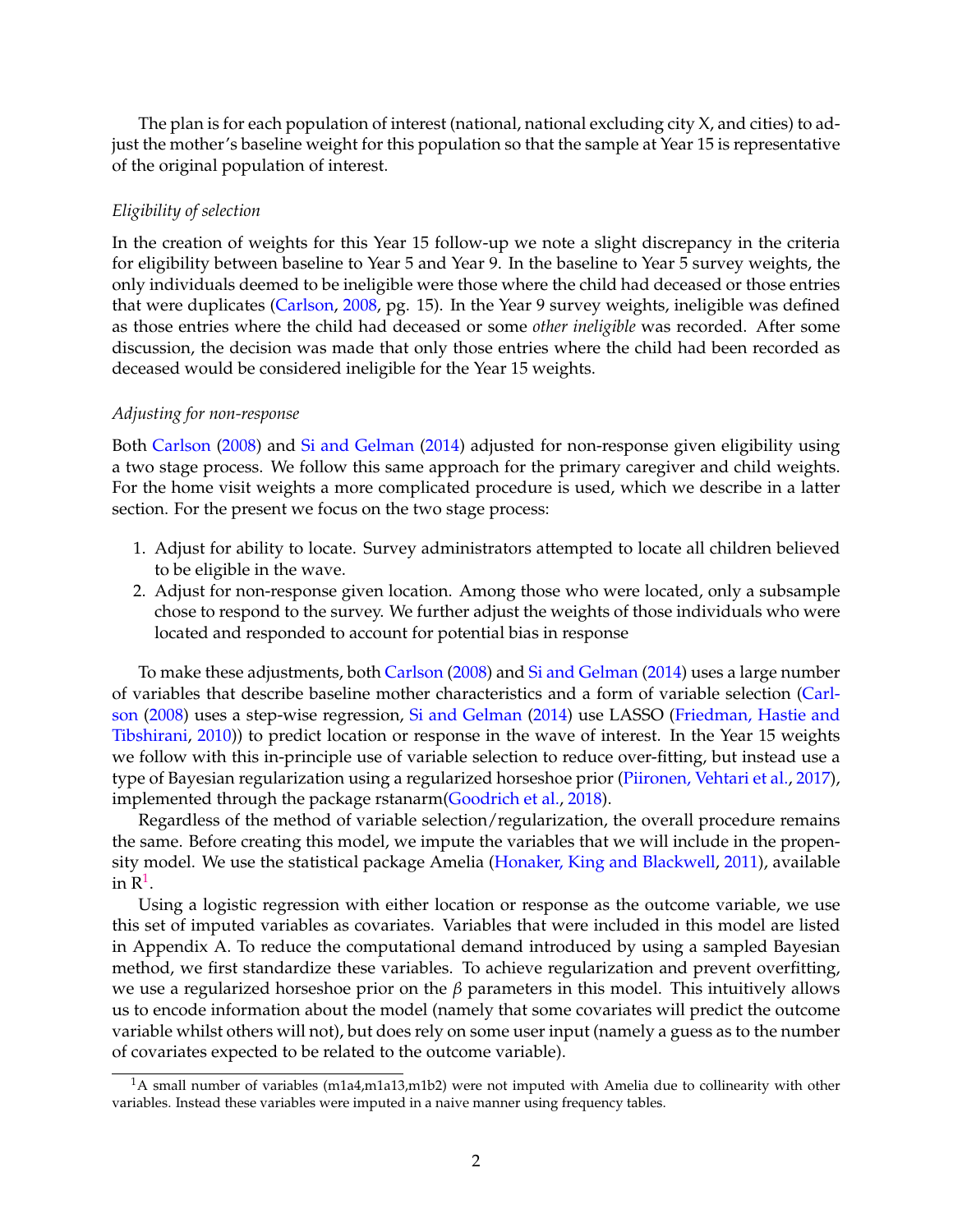Following this regression the propensity for each individual to respond is predicted. Following the rationale outlined by [Si and Gelman](#page-23-1) [\(2014\)](#page-23-1), we group these propensities into deciles, and adjust based on these cells. As noted by [Si and Gelman](#page-23-1) [\(2014\)](#page-23-1), this technique reduces the impact of highly variable propensity scores.

### *Poststratification*

Following adjustment for non-response, we then adjust for four key demographic variables: marital status, education, ethnicity and age. For the city weights these variables were adjusted within city. Due to the smaller sample size at this wave, we found that there were some levels of these variables that were not filled at the city level. To adjust this we collapsed some levels for the city post-stratification adjustment. See the tables included in the detailed weight sections for a summary of the number of levels for the poststratfication adjustment at the national, national excluding city X and city weights.

Following the same technique used by [Si and Gelman](#page-23-1) [\(2014\)](#page-23-1), we too use the survey package [\(Lumley,](#page-23-6) [2004\)](#page-23-6). We specify the survey design in the same way, namely one stage cluster sampling and nested stratified sampling. Instead of using the weighted estimates of the previous wave weights to obtain proxy marginal tables for raking, we instead use the baseline weights.

#### *Trimming*

Following these adjustments, the survey weights tended to have extreme weights. Using the method suggested by [Si and Gelman](#page-23-1) [\(2014\)](#page-23-1), we noted that when the weights were trimmed over-all estimates seemed biased<sup>[2](#page-2-0)</sup>. We propose a slight adjustment that we feel reduces bias whilst reducing the extreme weights. To our knowledge this method has not been previously proposed as a method for trimming weights $^3$  $^3$  so we describe it here for completeness.

The method used in the *survey* package in R uses a method for trimming weights that wind-sorizes at a particular criterion. [Si and Gelman](#page-23-1) [\(2014\)](#page-23-1) used a different criteria depending on marital status. We use a single criteria of the 97.5 quantile of the weight distribution. As the package in R currently implements this trimming, the weights are Windsorized at the 97.5th quantile with the excess weight redistributed evenly across all of the weights. We feel the certain heterogeneity within the weights create more bias than desired.

Instead of using this method, we use a different approach to redistribute the excess trimmed weight. After trimming we renormalize the weights so that the sum weights remain the same before and after trimming. We found that this technique reduced bias. The reason for this is that very small weights were increased proportional to the relative size of the weight. The alternative method increases the very small weights by the same amount as the very large weights.

### *Replicate weights*

Replicate weights were created to allow users to estimate standard error when using the survey weights that reflect the complex survey design. We note that in the Year 9 survey weights were created using a Jackknife approach based upon the *natpsu* and *citypsu* representing the primary

<span id="page-2-0"></span><sup>&</sup>lt;sup>2</sup>No more information is given because it would provide information about variables that have been removed from the public dataset to protect anonymity. Further information if needed is given in a file detailing code requirements and technical specifications, but designed to be distributed only for those with access to the full dataset.

<span id="page-2-1"></span> $3$ We are currently conducting research and simulation studies to investigate the strengths and weaknesses of this method, but for reasons discussed in the non-public document, we believe this method to be appropriate for this scenario. We will update this document in the future when this research is published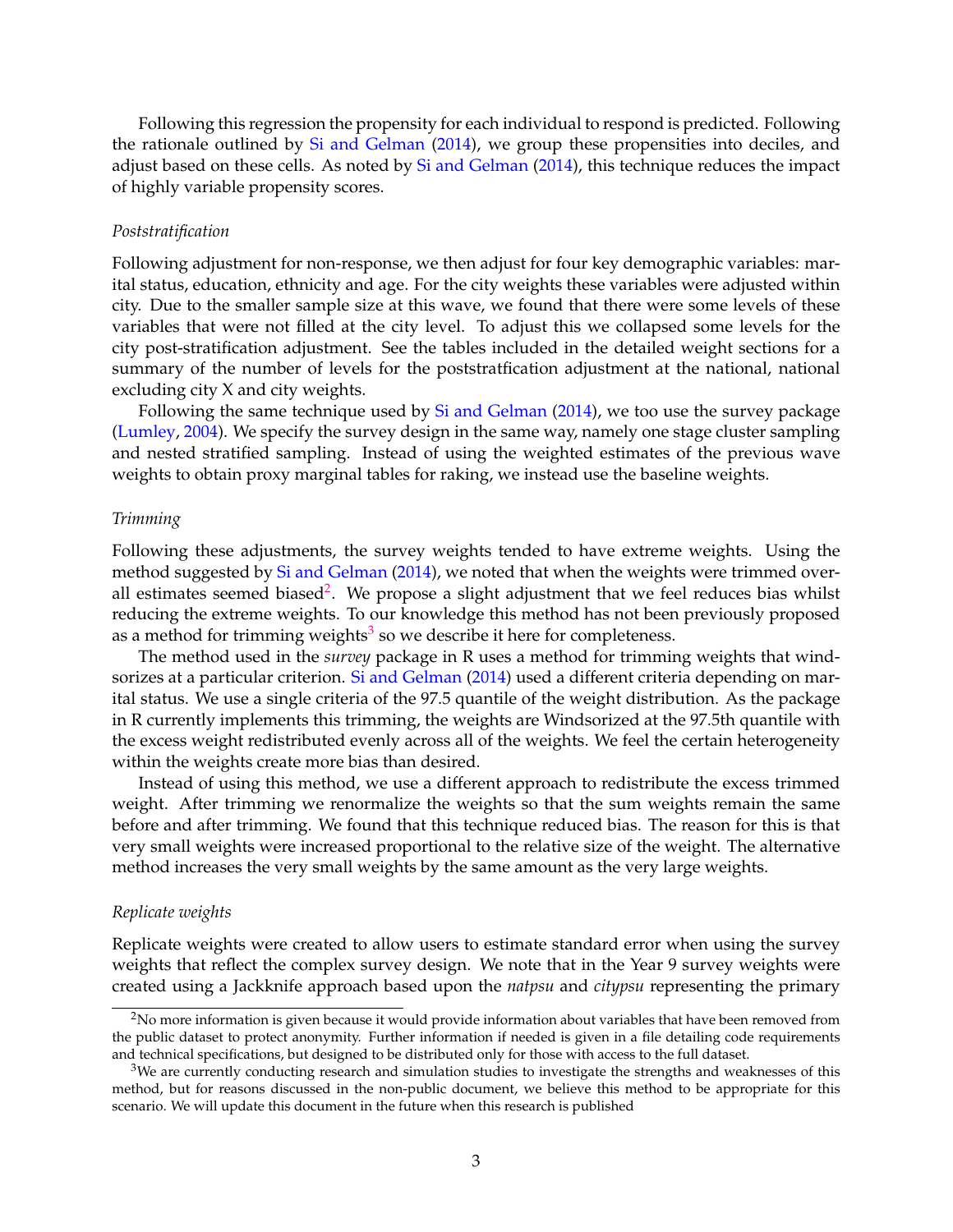sampling unit (PSU) and *natstratum* and *citystratum* representing the strata structure. Previous waves had chosen not to use this information but instead use a method of random groups [\(Wolter,](#page-23-7) [1985\)](#page-23-7) whereby random groups are created to be used in lieu of the actual stratum. Both methods were considered for the Year 15 replicate weights, but eventually the random groups method was decided upon. The deciding factor was that although there was little risk to identifying the strata from the replicate weights, it would be preferable to obscure this information entirely, which the method of random groups allows.

Following the example of [Carlson](#page-23-0) [\(2008\)](#page-23-0), we use 33 random groups for the national replicate weights and 10 random groups for the city replicate weights. While this method worked well for the primary caregiver weights and child weights, the home visit weights were a sufficiently small sample that the size of each group in the national weights was very small if 33 groups were used. For these replicate weights we used 10 random groups for both the national and city weights

### *Checks*

We conduct a number of checks on the validity of the survey weights, broadly following those proposed by [Carlson](#page-23-0) [\(2008\)](#page-23-0). The first pass of checks ensures that the sum of the weights match the population total. If this passes, we also check the sum weight in each city $^4$  $^4$ , and then the same checks for each of the poststratification variables. As these weights are trimmed following the raking step, we do not necessarily expect to see the same numbers for each check. If the weighted counts are dramatically different to those observed in the population, then we would investigate further.

We also run a number of common sense checks to check whether the groups and/or individuals who we would expect to have weights of zero do. In particular, we check that individuals in the four cities not included in the national weights do not have national weights, the individuals in city X and these four cities do not have national-X weights, and the city weights all have weights provided the case is eligible, located and complete.

### **Primary caregiver weights**

Weights for the cases where the primary caregiver completed the primary caregiver survey were named with the following convention. Weights are available for all cases where a) a baseline mother weight was available and b) the primary caregiver was eligible, located and completed the survey.

> Table 1: Naming convention for the primary caregiver Wave 6/Year 15 weights

| Population       |          | Base. Weight Replicate. Weight |
|------------------|----------|--------------------------------|
| National         | p6natwt  | p6natwt_rep1 - p6natwt_rep33   |
| National excl. X | p6natwt  | p6natwtx_rep1 - p6natwtx_rep33 |
| City             | p6citywt | p6citywt_rep1 - p6citywt_rep10 |

<span id="page-3-0"></span><sup>&</sup>lt;sup>4</sup>The national weights do not poststratify on city, so we would not expect the counts to be exact. However, it would also be undesirable to dramatically overweight or underweight a city relative to the original weights.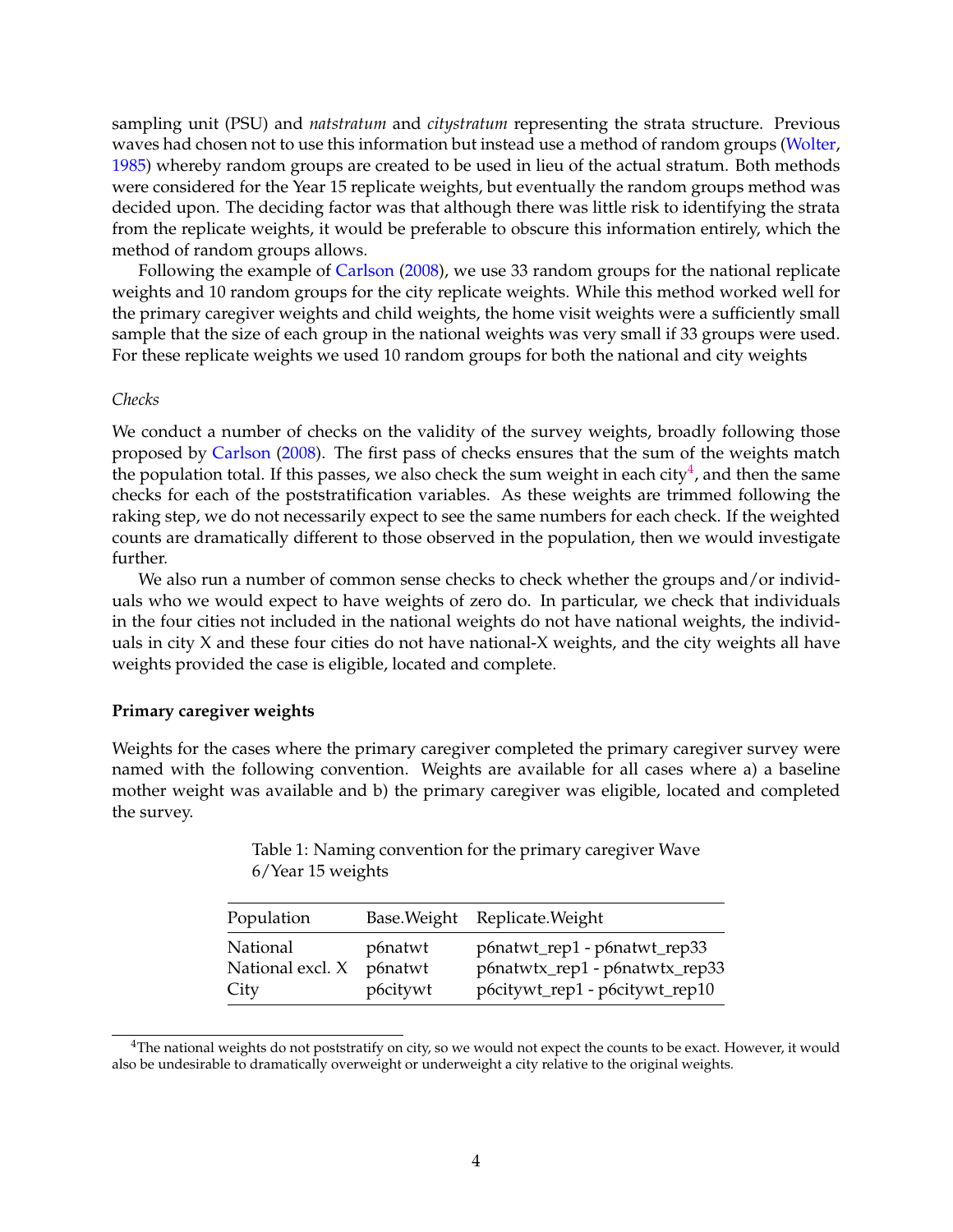### *National weights*

There were 3404 cases who both had a baseline national weight and were eligible for the Year 15 wave. Of these cases, 3052 cases were located. Of those who were located, 2642 cases completed the primary caregiver interview. Weights were only calculated for cases where the primary caregiver interview was completed.

As described above, the first stage of creating the wave 6 weights is to adjust for systematic non-response, both in the likelihood of being located and the probability of responding in the survey. Previous waves (waves 1-4) used a variable selection technique for this stage, and so report the significant covariates. We, like [Si and Gelman](#page-23-1) [\(2014\)](#page-23-1), use a regularization technique, which doesn't easily produce the "significant" covariates but does protect against overfitting when predicting the propensity to respond. Using two logistic regression models (one for propensity to locate, the other for propensity to respond), we calculate the predicted propensity for each completed case. We then group cases by the quantiles of the propensity, and then adjust. These propensity scores are multiplied by the original wave 1 weights to adjust the current wave.

Following this adjustment, we then rake to four demographic variables identified in the first wave in the survey by [Carlson](#page-23-0) [\(2008\)](#page-23-0). These four variables are marital status, education, ethnicity and age group. The following tables compare the number of completed cases in wave 6 to the population marginal distributions for each of these variables. We estimate the population marginal distribution using the weighted count (wave 1 mother national weights) of these variables at baseline.

|           | Marriage.Status Population.Count Wave6.Count |      |
|-----------|----------------------------------------------|------|
| Married   | 680818                                       | 642  |
| Unmarried | 450591                                       | 2038 |

Table 2: Baseline national population and wave 6 marginal counts for marital status

Table 3: Baseline national population and wave 6 marginal counts for education level

|              | Education.Level Population.Count Wave6.Count |     |
|--------------|----------------------------------------------|-----|
| $<8$ grade   | 113128                                       | 106 |
| Some HS      | 211988                                       | 730 |
| HS or equiv  | 338497                                       | 835 |
| Some College | 214319                                       | 691 |
| $Collect +$  | 253467                                       | 318 |

Table 4: Baseline national population and wave 6 marginal counts for ethnicity

| Ethnicity           | Population.Count Wave6.Count |      |
|---------------------|------------------------------|------|
| White, non-hispanic | 353198                       | 706  |
| Black, Non-hispanic | 430161                       | 679  |
| Hispanic            | 254738                       | 1193 |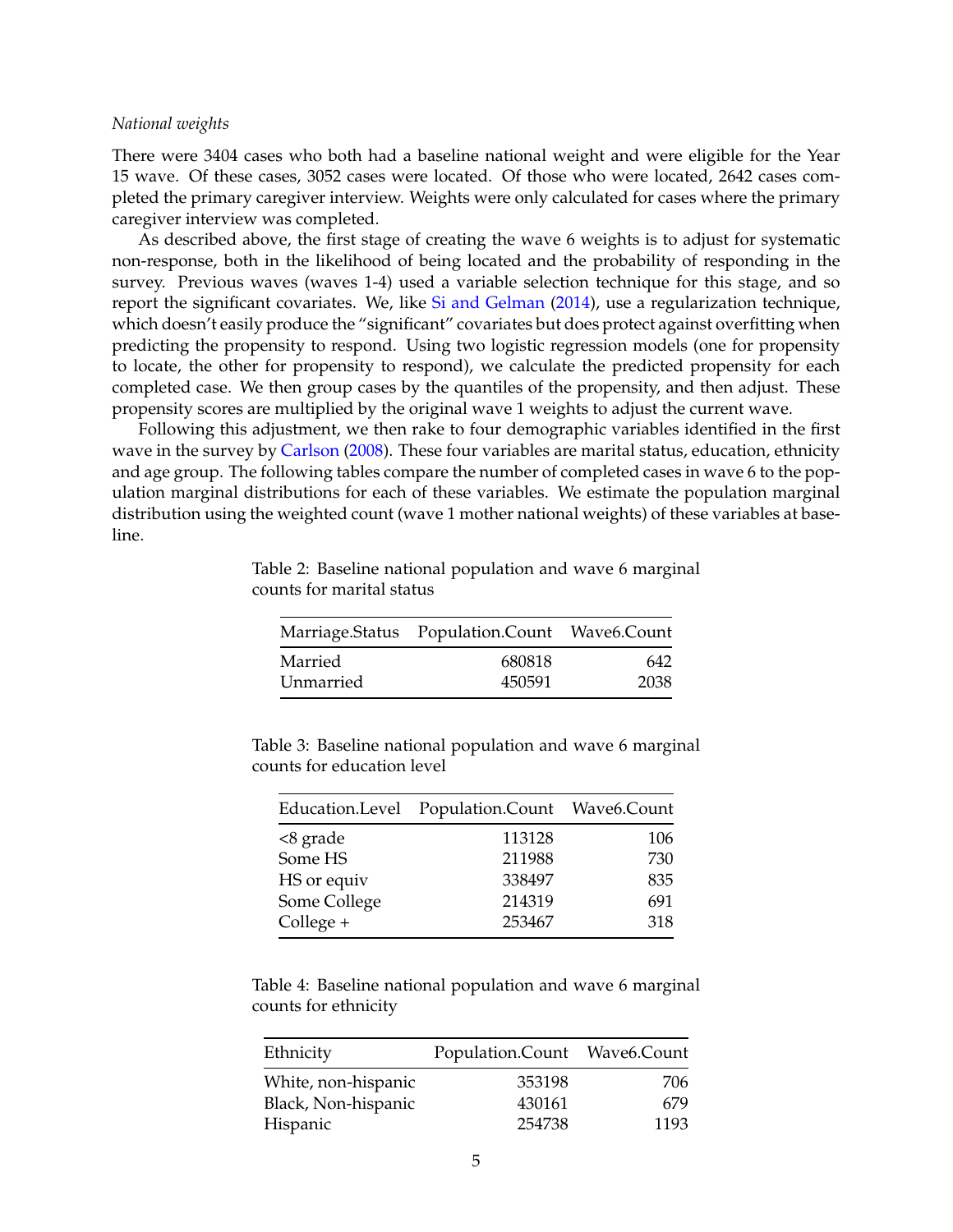| Ethnicity | Population.Count Wave6.Count |     |
|-----------|------------------------------|-----|
| Other     | 93211                        | 101 |

Table 5: Baseline national population and wave 6 marginal counts for age group

| Age.Group | Population.Count Wave6.Count |     |
|-----------|------------------------------|-----|
| ${<}18$   | 53450                        | 85  |
| 18-19     | 89690                        | 412 |
| $20 - 24$ | 283787                       | 983 |
| $25 - 29$ | 294845                       | 583 |
| 30-34     | 252185                       | 367 |
| $35 - 40$ | 128291                       | 191 |
| 40+       | 29058                        | 59  |

Table 6: Summary of untrimmed survey weights

|       | Min 1st Quantile Median Mean 3rd Quantile |                      |  | Max              |
|-------|-------------------------------------------|----------------------|--|------------------|
| 1.568 |                                           | 27.62 101.499 422.13 |  | 359.936 18572.24 |

However, as noted by [Si and Gelman](#page-23-1) [\(2014\)](#page-23-1), weights calculated in this way typically require trimming due to very extreme weights. We use a slightly different approach to trimming; trim-ming and then renorming (rather than the Windsorizing technique employed by [Si and Gelman](#page-23-1) [\(2014\)](#page-23-1)). We are currently researching the benefits of this approach, but we note that it seems particularly beneficial in reducing bias due to specific features of this data. We trim at the 97.5% quantile, and summarize below:

Table 7: Summary of trimmed national primary caregiver survey weights

|       |                       | Min 1st Quantile Median Mean 3rd Quantile | Max              |
|-------|-----------------------|-------------------------------------------|------------------|
| 1.708 | 30.049 110.111 422.13 |                                           | 388.851 7845.822 |

Replicate weights were created in the method described above, and the previously described checks conducted to test the weights.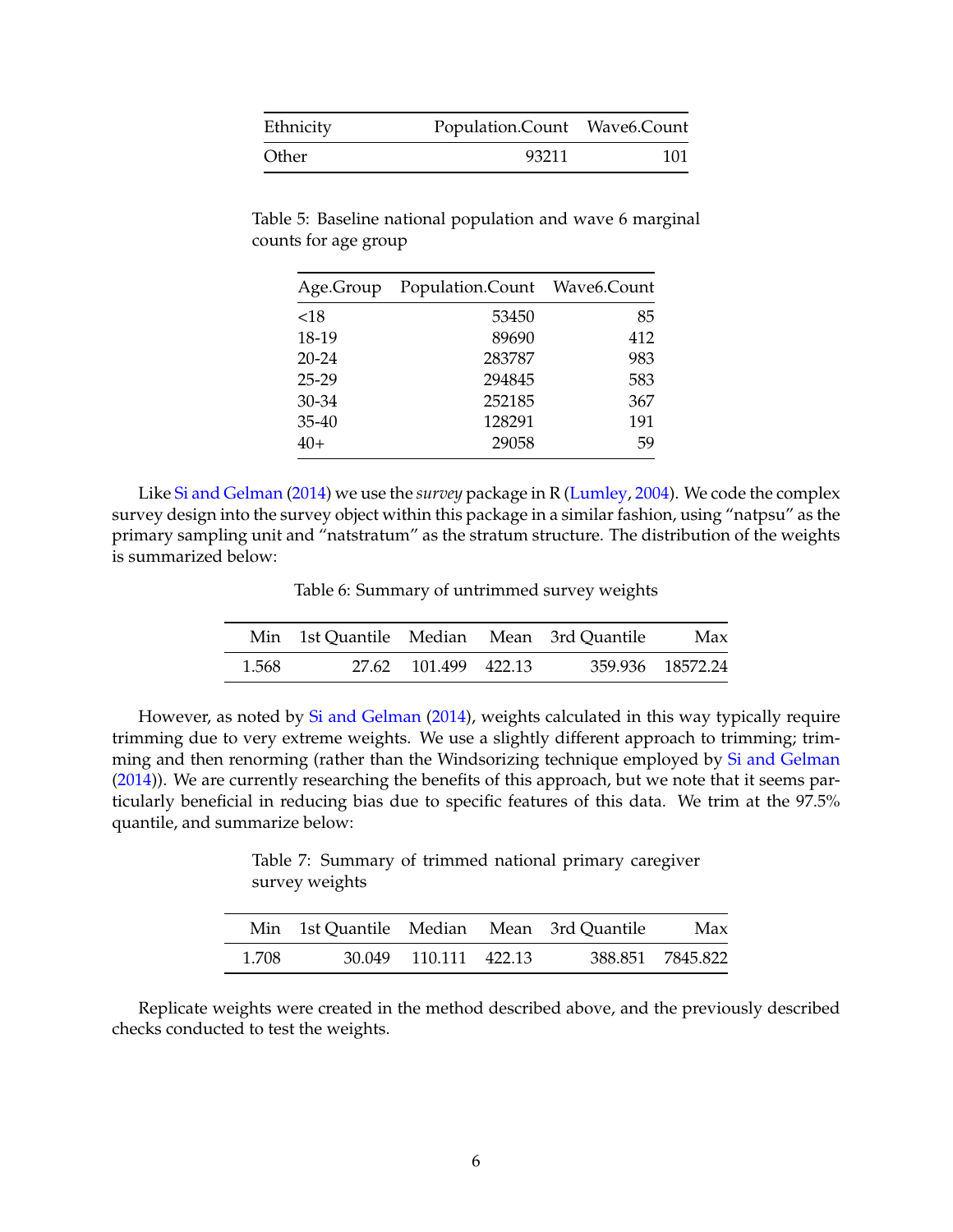### *National weights (excluding city X)*

There was 3083 cases with both a baseline national (excluding city x) weight and were eligible for the Year 15 wave. Of these cases, 2776 cases were located. Of those who were located, 2415 cases completed the primary caregiver interview. Weights were only calculated for cases where the primary caregiver interview was completed.

As described above, the first stage of creating the wave 6 weights is to adjust for systematic non-response, both in the likelihood of being located and the probability of responding in the survey. Using two logistic regression models (one for propensity to locate, the other for propensity to respond), we calculate the predicted propensity for each completed case. These propensity scores are multiplied by the original wave 1 natx weights to adjust the current wave.

Following this adjustment, we then rake to four demographic variables identified in the first wave in the survey by [Carlson](#page-23-0) [\(2008\)](#page-23-0). These four variables are marital status, education, ethnicity and age group. The following tables compare the number of completed cases in wave 6 to the population marginal distributions for each of these variables, where the population is the set of all large cities excluding city X. We estimate the population marginal distribution using the weighted count (wave 1 mother natx weights) of these variables at baseline.

|           | Marriage.Status Population.Count Wave6.Count |      |
|-----------|----------------------------------------------|------|
| Married   | 680818                                       | 590  |
| Unmarried | 450591                                       | 1858 |

Table 8: Baseline population and wave 6 marginal counts for marital status

Table 9: Baseline population and wave 6 marginal counts for education level

|              | Education.Level Population.Count Wave6.Count |     |
|--------------|----------------------------------------------|-----|
| <8 grade     | 113128                                       | 86  |
| Some HS      | 211988                                       | 671 |
| HS or equiv  | 338497                                       | 776 |
| Some College | 214319                                       | 631 |
| College +    | 253467                                       | 284 |

Table 10: Baseline population and wave 6 marginal counts for ethnicity

| Ethnicity           | Population.Count Wave6.Count |      |
|---------------------|------------------------------|------|
| White, non-hispanic | 353198                       | 605  |
| Black, Non-hispanic | 430161                       | 620  |
| Hispanic            | 254738                       | 1129 |
| Other               | 93211                        | 94   |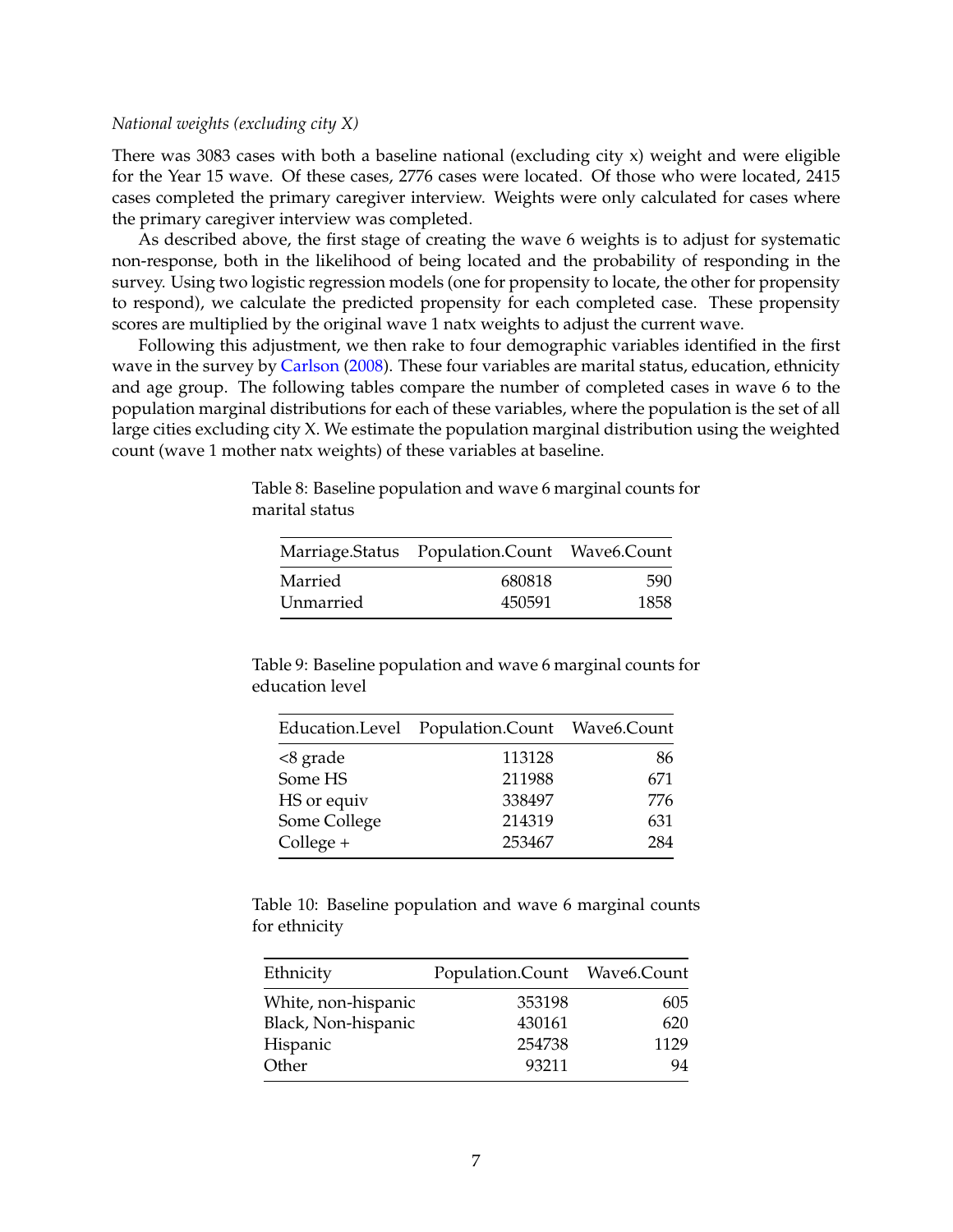| Age.Group | Population.Count Wave6.Count |     |
|-----------|------------------------------|-----|
| ${<}18$   | 53450                        | 85  |
| 18-19     | 89690                        | 371 |
| $20 - 24$ | 283787                       | 891 |
| $25 - 29$ | 294845                       | 532 |
| 30-34     | 252185                       | 336 |
| 35-40     | 128291                       | 176 |
| $40+$     | 29058                        | 57  |

Table 11: Baseline population and wave 6 marginal counts for age group

Table 12: Summary of untrimmed natx weights

|       | Min 1st Quantile Median |                        | Mean 3rd Quantile | Max             |
|-------|-------------------------|------------------------|-------------------|-----------------|
| 1.684 |                         | 33.486 120.987 462.136 |                   | 406.65 18052.13 |

However, as noted by [Si and Gelman](#page-23-1) [\(2014\)](#page-23-1), weights calculated in this way typically require trimming due to very extreme weights. We trim at the 97.5% quantile, and summarize below:

Table 13: Summary of trimmed national primary caregiver survey natx weights

|       |                        | Min 1st Quantile Median Mean 3rd Quantile | Max              |
|-------|------------------------|-------------------------------------------|------------------|
| 1.831 | 36.269 131.041 462.136 |                                           | 442.153 7793.659 |

Replicate weights were created in the method described above, and the previously described checks conducted to test the weights.

### *City Weights*

There was 4736 cases both had a baseline city weight and were eligible for the Year 15 wave. Of these cases, 4197 cases were located. Of those who were located, 3643 cases completed the primary caregiver interview. Weights were only calculated for cases where the primary caregiver interview was completed.

As described above, the first stage of creating the wave 6 weights is to adjust for systematic non-response, both in the likelihood of being located and the probability of responding in the survey. Using two logistic regression models (one for propensity to locate, the other for propensity to respond), we calculate the predicted propensity for each completed case. These propensity scores are multiplied by the original wave 1 city weights to adjust the current wave.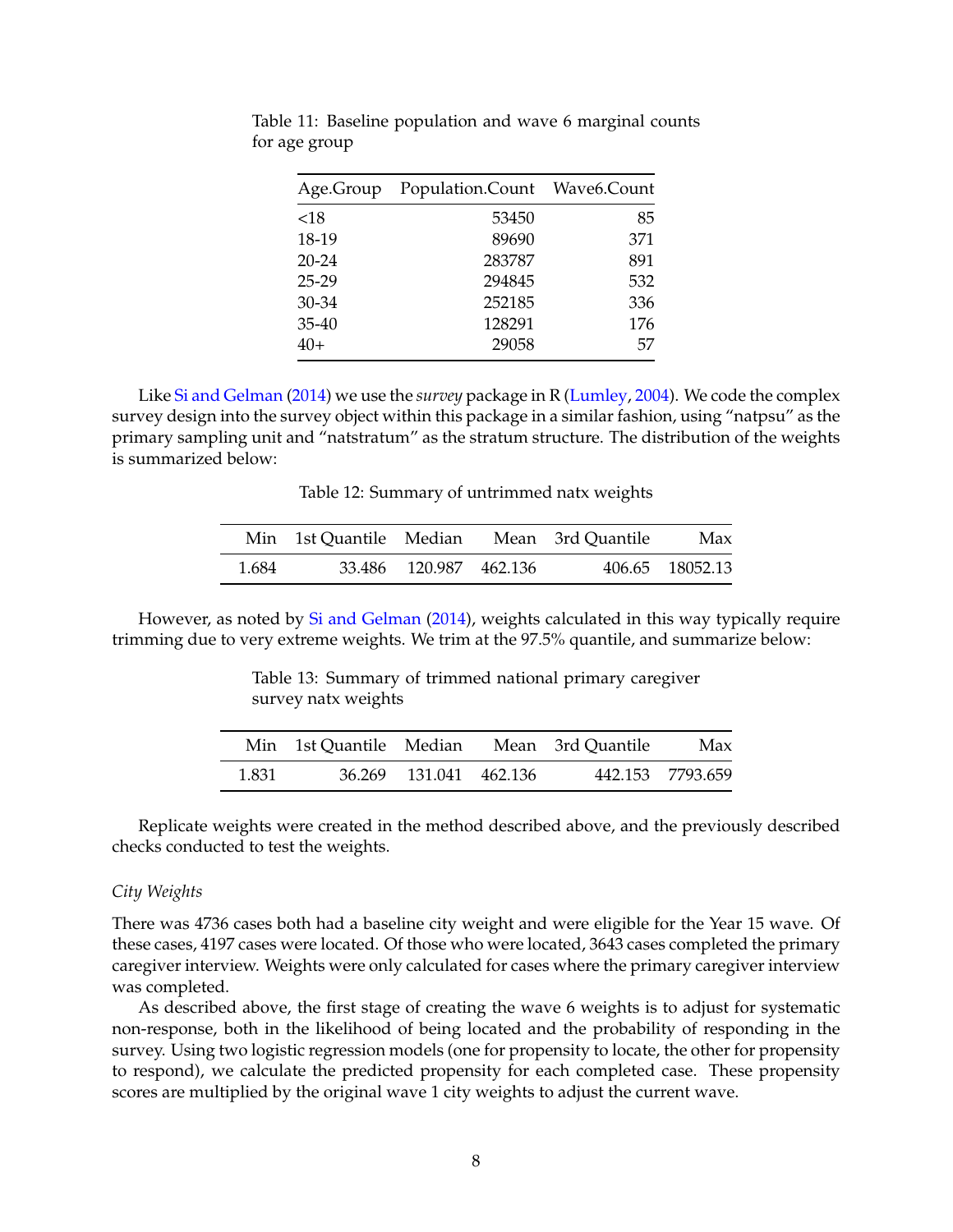Following this adjustment, we then rake to four demographic variables identified in the first wave in the survey by [Carlson](#page-23-0) [\(2008\)](#page-23-0). These four variables are marital status, education, ethnicity and age group. Unlike the national weights, we rake to the marginal distributions of these four variables within the cities. This meant that we had finer grain cells to adjust to, which (due to the smaller sample size) led to difficulties with convergence. As a compromise, we pooled some levels of age group, ethnicity and education to increase the size of the cells within city.

For data protection reasons, we do not summarize the marginal distributions within city. However in the following tables we compare estimated baseline combined city marginal distributions to the combined city sample distributions in wave 6 for the pooled variables.

|           | Marriage.Status Population.Count Wave6.Count |      |
|-----------|----------------------------------------------|------|
| Married   | 181631                                       | 882  |
| Unmarried | 165606                                       | 2814 |

Table 14: Baseline population and wave 6 marginal counts for marital status

Table 15: Baseline population and wave 6 marginal counts for education level

| Education.Level     | Population.Count Wave6.Count |      |
|---------------------|------------------------------|------|
| <8 grade or Some HS | 99971.91                     | 1198 |
| HS or equiv         | 91402.71                     | 976  |
| Some College        | 81541.68                     | 1000 |
| $Collect +$         | 74321.83                     | 522  |

Table 16: Baseline population and wave 6 marginal counts for ethnicity

| Ethnicity           | Population.Count Wave6.Count |      |
|---------------------|------------------------------|------|
| White, non-hispanic | 102381.7                     | 805  |
| Black, Non-hispanic | 120995.1                     | 1859 |
| Other               | 123861.3                     | 1032 |

Table 17: Baseline population and wave 6 marginal counts for age group

|           | Age.Group Population.Count Wave6.Count |      |
|-----------|----------------------------------------|------|
| $<$ 20    | 44953.32                               | 656  |
| $20 - 24$ | 88552.02                               | 1357 |
| 25-34     | 166342.71                              | 1337 |
| $34+$     | 47390.08                               | 346  |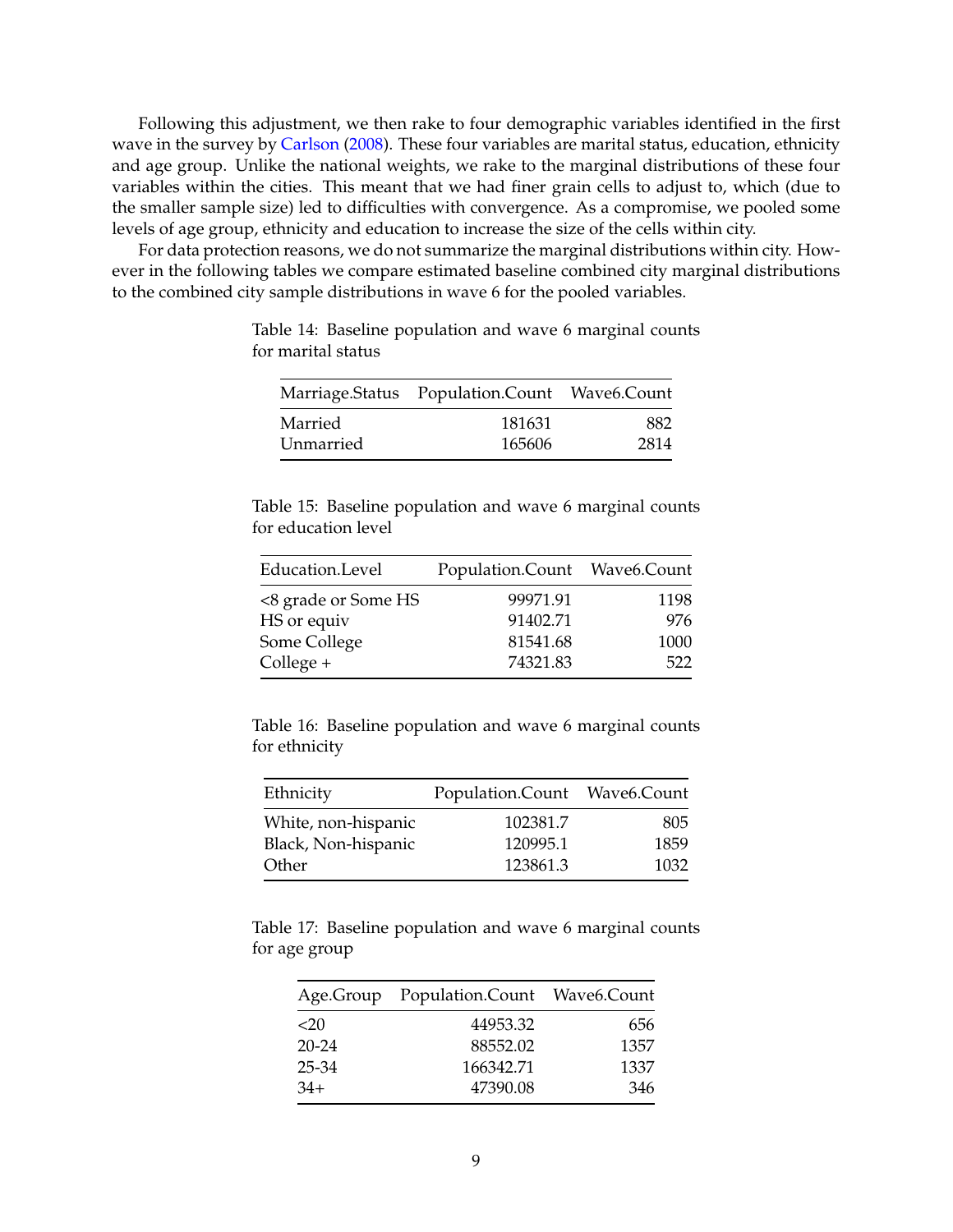|       |        |              | Min 1st Quantile Median Mean 3rd Quantile | Max            |
|-------|--------|--------------|-------------------------------------------|----------------|
| 1.799 | 15.165 | 34.026 93.95 |                                           | 69.747 4271.69 |

Table 18: Summary of untrimmed city weights

We trim at the 97.5% quantile in each city, and summarize below. Unlike the national and national excluding city X, trimming doesn't have large effect on the overall distribution of the weights. This is partly because the weights are trimmed within city. We do not report the distribution of weights for each city due to data security protocol, but note that even looking at the overall weights trimming does reduce some extreme values.

> Table 19: Summary of trimmed primary caregiver survey city weights

|       |        |             | Min 1st Quantile Median Mean 3rd Quantile | Max             |
|-------|--------|-------------|-------------------------------------------|-----------------|
| 1.851 | 15.577 | 34.57 93.95 |                                           | 70.575 3987.253 |

Replicate weights were created in the method described above, and the previously described checks conducted to test the weights.

### **Child weights**

Weights for the cases where the child completed the survey were named with the following convention. Weights are available for all cases where a) a baseline mother weight was available and b) the case was eligible, located and completed the survey.

> Table 20: Naming convention for the child wave 6/Year 15 weights

| Population       |          | Base. Weight Replicate. Weight |
|------------------|----------|--------------------------------|
| National         | k6natwt  | k6natwt_rep1 - k6natwt_rep33   |
| National excl. X | k6natwt  | k6natwtx_rep1 - k6natwtx_rep33 |
| City             | k6citywt | k6citywt_rep1 - k6citywt_rep10 |

### *National weights*

There was 3404 cases who both had a baseline national weight and were eligible for the Year 15 wave. Of these cases, 3052 cases were located. Of those who were located, 2494 cases completed the child interview. Weights were only calculated for cases where the child interview was completed.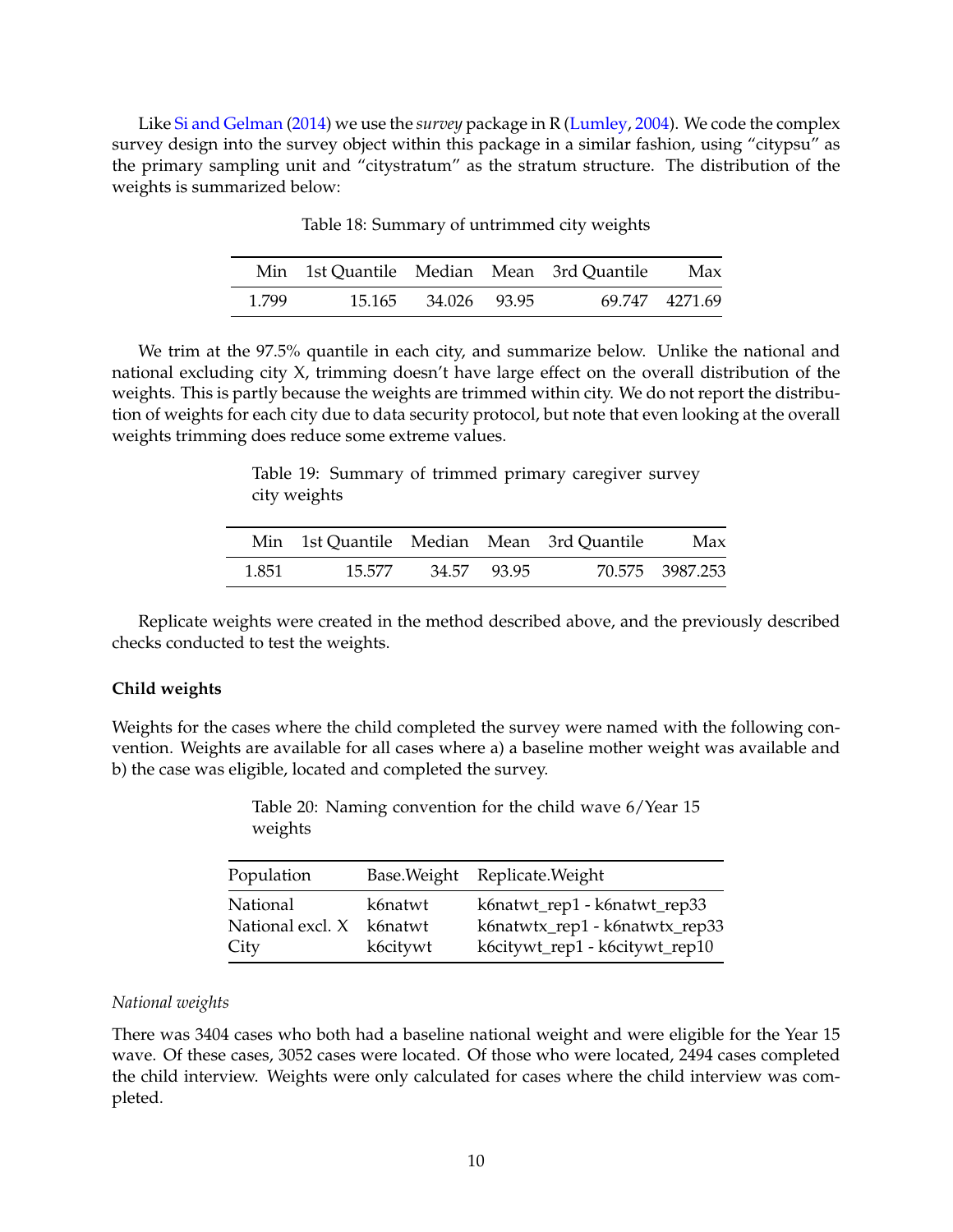As described above, the first stage of creating the wave 6 weights is to adjust for systematic non-response, both in the likelihood of being located and the probability of responding in the survey. Using two logistic regression models (one for propensity to locate, the other for propensity to respond), we calculate the predicted propensity for each completed case. These propensity scores are multiplied by the original wave 1 weights to adjust the current wave.

Following this adjustment, we then rake to four demographic variables identified in the first wave in the survey by [Carlson](#page-23-0) [\(2008\)](#page-23-0). These four variables are marital status, education, ethnicity and age group. The following tables compare the number of completed cases in wave 6 to the population marginal distributions for each of these variables. We estimate the population marginal distribution using the weighted count (wave 1 mother national weights) of these variables at baseline.

|           | Marriage.Status Population.Count Wave6.Count |      |
|-----------|----------------------------------------------|------|
| Married   | 680818                                       | 617  |
| Unmarried | 450591                                       | 1915 |

Table 21: Baseline population and wave 6 marginal counts for marital status

|                     | Table 22: Baseline population and wave 6 marginal counts |  |  |  |
|---------------------|----------------------------------------------------------|--|--|--|
| for education level |                                                          |  |  |  |

|              | Education.Level Population.Count Wave6.Count |     |
|--------------|----------------------------------------------|-----|
| <8 grade     | 113128                                       | 98  |
| Some HS      | 211988                                       | 680 |
| HS or equiv  | 338497                                       | 787 |
| Some College | 214319                                       | 662 |
| College +    | 253467                                       | 305 |

|               | Table 23: Baseline population and wave 6 marginal counts |  |  |  |
|---------------|----------------------------------------------------------|--|--|--|
| for ethnicity |                                                          |  |  |  |

| Ethnicity           | Population.Count Wave6.Count |      |
|---------------------|------------------------------|------|
| White, non-hispanic | 353198                       | 677  |
| Black, Non-hispanic | 430161                       | 636  |
| Hispanic            | 254738                       | 1123 |
| Other               | 93211                        | 96.  |

Table 24: Baseline population and wave 6 marginal counts for age group

|     | Age.Group Population.Count Wave6.Count |     |
|-----|----------------------------------------|-----|
| <18 | 53450                                  | -78 |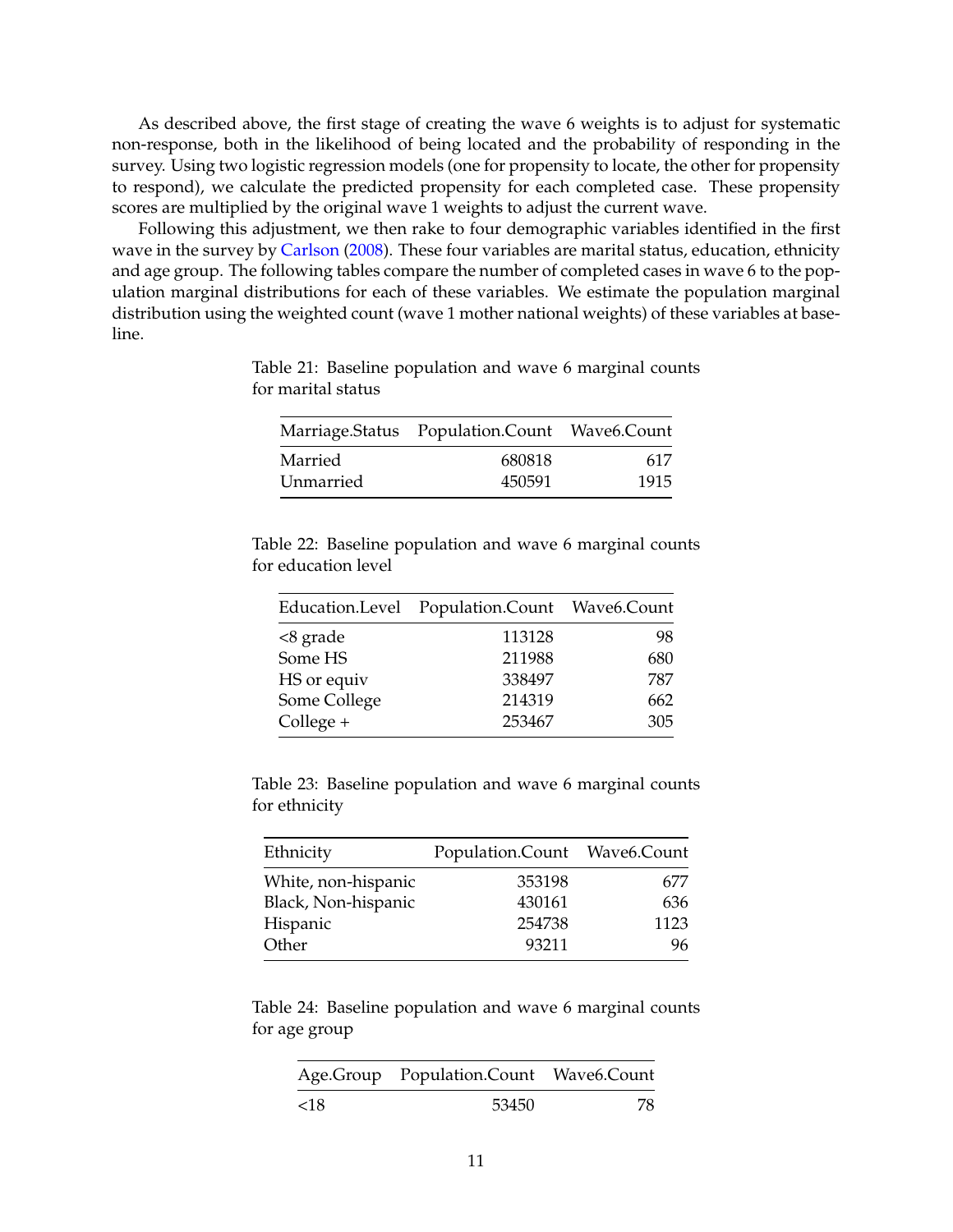|       | Age.Group Population.Count Wave6.Count |     |
|-------|----------------------------------------|-----|
| 18-19 | 89690                                  | 390 |
| 20-24 | 283787                                 | 924 |
| 25-29 | 294845                                 | 563 |
| 30-34 | 252185                                 | 346 |
| 35-40 | 128291                                 | 179 |
| 40+   | 29058                                  | 52  |

Table 25: Summary of untrimmed national child survey weights

|       | Min 1st Quantile Median Mean 3rd Quantile |                        |  | Max              |
|-------|-------------------------------------------|------------------------|--|------------------|
| 1.513 |                                           | 28.609 104.227 446.804 |  | 379.139 17059.25 |

However, as noted by [Si and Gelman](#page-23-1) [\(2014\)](#page-23-1), weights calculated in this way typically require trimming due to very extreme weights. We use a slightly different approach to trimming; trimming and then renorming. We trim at the 97.5% quantile, and summarize below:

> Table 26: Summary of trimmed national child survey weights

|       | Min 1st Quantile Median Mean 3rd Quantile |                        |  | Max              |
|-------|-------------------------------------------|------------------------|--|------------------|
| 1.666 |                                           | 31.418 114.632 446.804 |  | 415.819 8133.695 |

Replicate weights were created in the method described above, and the previously described checks conducted to test the weights.

### *National weights (excluding city X)*

There was 3083 cases who both had a baseline national (excluding city x) weight and were eligible for the Year 15 wave. Of these cases, 2776 cases were located. Of those who were located, 2284 cases completed the child interview. Weights were only calculated for cases where the child interview was completed.

As described above, the first stage of creating the wave 6 weights is to adjust for systematic non-response, both in the likelihood of being located and the probability of responding in the survey. Using two logistic regression models (one for propensity to locate, the other for propensity to respond), we calculate the predicted propensity for each completed case. These propensity scores are multiplied by the original wave 1 natx weights to adjust the current wave.

Following this adjustment, we then rake to four demographic variables identified in the first wave in the survey by [Carlson](#page-23-0) [\(2008\)](#page-23-0). These four variables are marital status, education, ethnicity and age group. The following tables compare the number of completed cases in wave 6 to the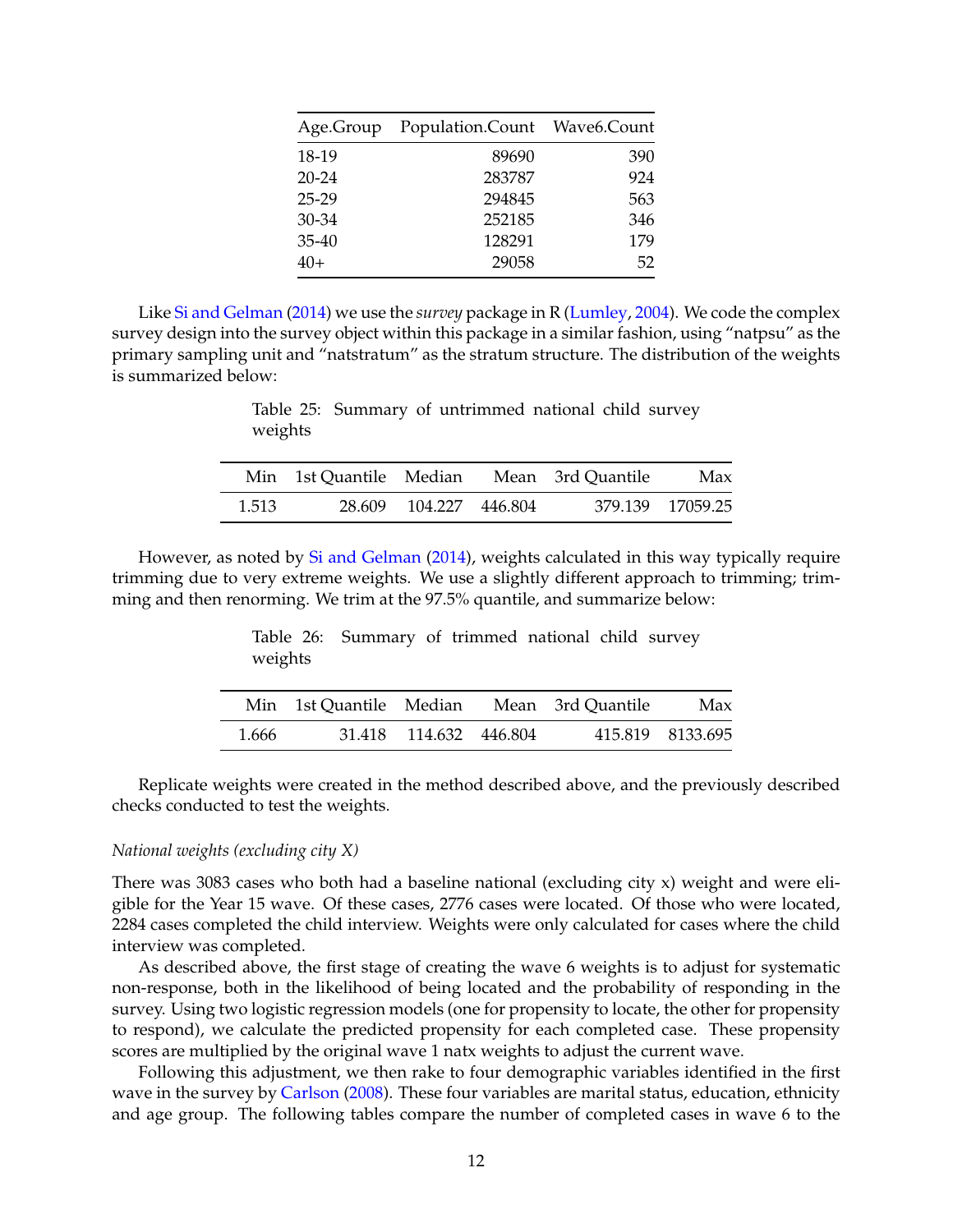population marginal distributions for each of these variables, where the population is the set of all large cities excluding city X. We estimate the population marginal distribution using the weighted count (wave 1 mother natx weights) of these variables at baseline.

|           | Marriage.Status Population.Count Wave6.Count |      |  |
|-----------|----------------------------------------------|------|--|
| Married   | 680818                                       | 564  |  |
| Unmarried | 450591                                       | 1753 |  |

Table 27: Baseline population and wave 6 marginal counts for marital status

|                     | Table 28: Baseline population and wave 6 marginal counts |  |  |  |
|---------------------|----------------------------------------------------------|--|--|--|
| for education level |                                                          |  |  |  |

|              | Education.Level Population.Count Wave6.Count |     |
|--------------|----------------------------------------------|-----|
| <8 grade     | 113128                                       | 80  |
| Some HS      | 211988                                       | 628 |
| HS or equiv  | 338497                                       | 733 |
| Some College | 214319                                       | 604 |
| College +    | 253467                                       | 272 |

Table 29: Baseline population and wave 6 marginal counts for ethnicity

| Ethnicity           | Population.Count Wave6.Count |      |
|---------------------|------------------------------|------|
| White, non-hispanic | 353198                       | 582  |
| Black, Non-hispanic | 430161                       | 579  |
| Hispanic            | 254738                       | 1066 |
| Other               | 93211                        | 90.  |

Table 30: Baseline population and wave 6 marginal counts for age group

| Age.Group | Population.Count Wave6.Count |     |
|-----------|------------------------------|-----|
| ${<}18$   | 53450                        | 78  |
| 18-19     | 89690                        | 354 |
| $20 - 24$ | 283787                       | 840 |
| 25-29     | 294845                       | 513 |
| $30 - 34$ | 252185                       | 317 |
| $35-40$   | 128291                       | 165 |
| $40+$     | 29058                        | 50  |

Like [Si and Gelman](#page-23-1) [\(2014\)](#page-23-1) we use the *survey* package in R [\(Lumley,](#page-23-6) [2004\)](#page-23-6). We code the complex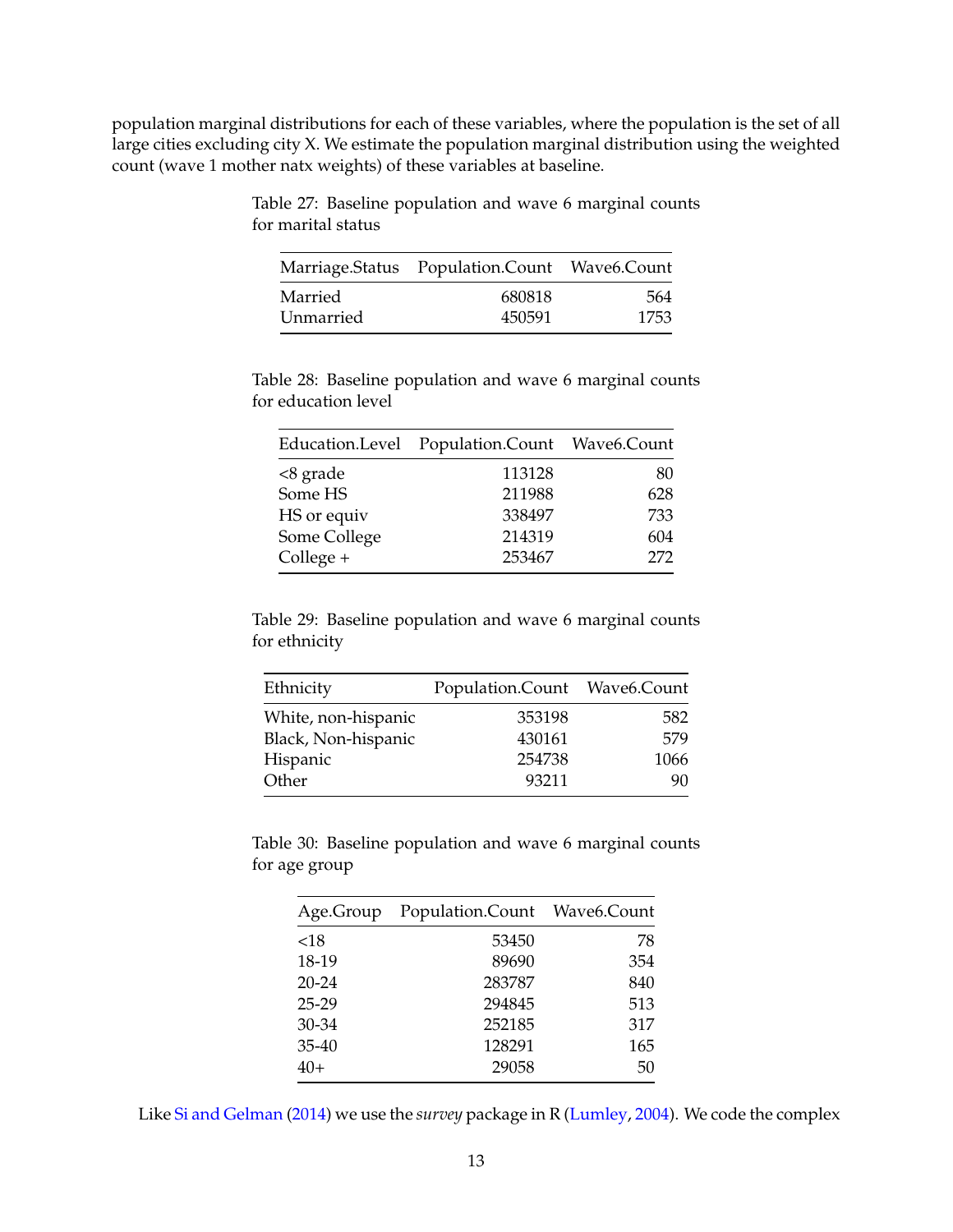survey design into the survey object within this package in a similar fashion, using "natpsu" as the primary sampling unit and "natstratum" as the stratum structure. The distribution of the weights is summarized below:

Min 1st Quantile Median Mean 3rd Quantile Max 1.614 35.076 125.538 488.264 426.874 17381.64

Table 31: Summary of untrimmed national (exluding city X) child survey weights

However, as noted by [Si and Gelman](#page-23-1) [\(2014\)](#page-23-1), weights calculated in this way typically require trimming due to very extreme weights. We use a slightly different approach to trimming; trimming and then renorming. We trim at the 97.5% quantile, and summarize below:

Table 32: Summary of trimmed national (excluding city X) child survey weights

|       |                        | Min 1st Quantile Median Mean 3rd Quantile | Max              |
|-------|------------------------|-------------------------------------------|------------------|
| 1.771 | 38.482 137.506 488.264 |                                           | 464.668 8305.497 |

Replicate weights were created in the method described above, and the previously described checks conducted to test the weights.

### *City Weights*

There was 4736 cases who both had a baseline city weight and were eligible for the Year 15 wave. Of these cases, 4197 cases were located. Of those who were located, 3444 cases completed the child interview. Weights were only calculated for cases where the child interview was completed.

As described above, the first stage of creating the wave 6 weights is to adjust for systematic non-response, both in the likelihood of being located and the probability of responding in the survey. Using two logistic regression models (one for propensity to locate, the other for propensity to respond), we calculate the predicted propensity for each completed case. These propensity scores are multiplied by the original wave 1 city weights to adjust the current wave.

Following this adjustment, we then rake to four demographic variables identified in the first wave in the survey by [Carlson](#page-23-0) [\(2008\)](#page-23-0). These four variables are marital status, education, ethnicity and age group. Unlike the national weights, we rake to the marginal distributions of these four variables within the cities. This meant that we had finer grain cells to adjust to, which (due to the smaller sample size) led to difficulties with convergence. As a compromise, we pooled some levels of age group, ethnicity and education to increase the size of the cells within city.

For data protection reasons, we do not summarize the marginal distributions within city. However in the following tables we compare estimated baseline combined city marginal distributions to the combined city sample distributions in wave 6 for the pooled variables.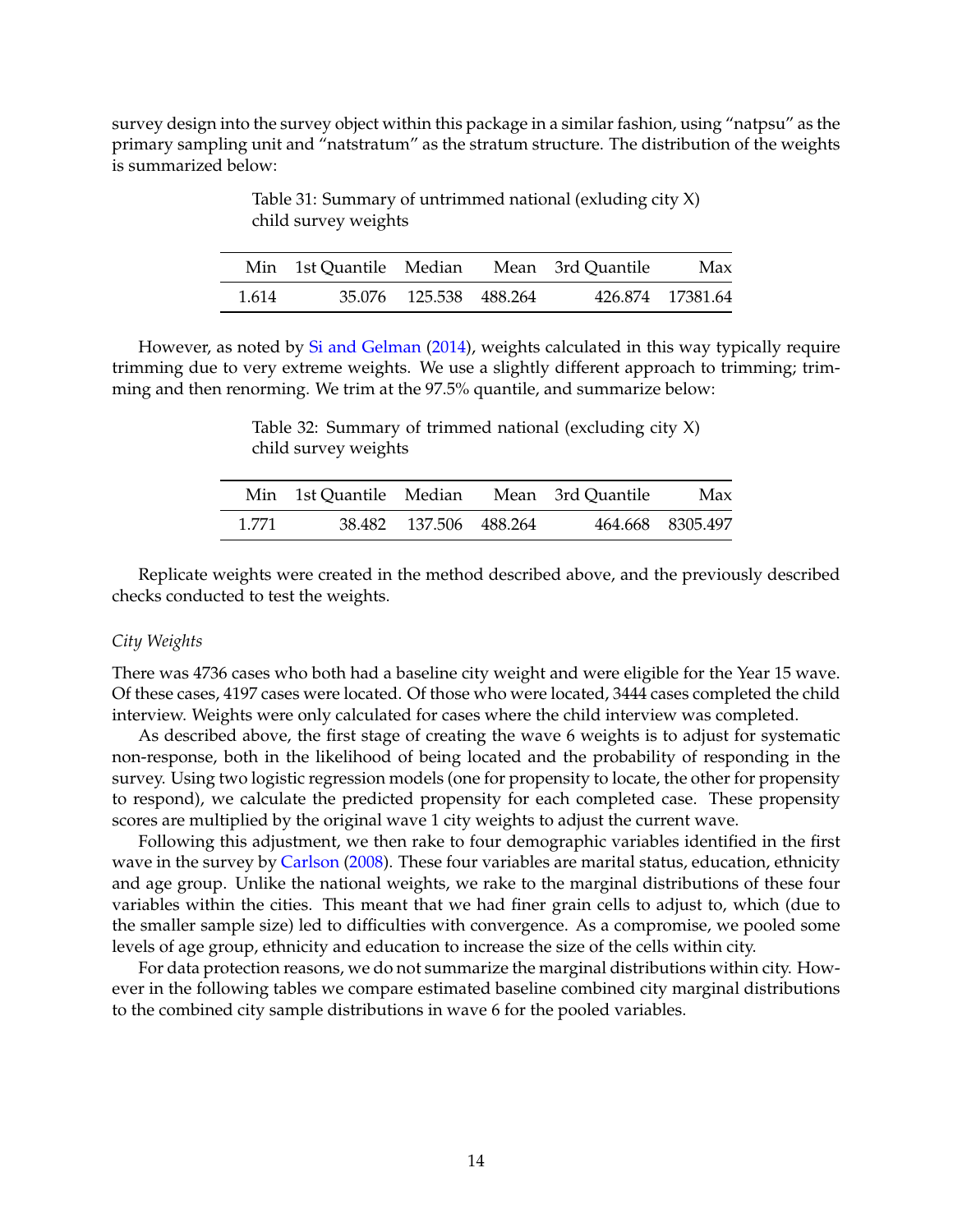|           | Marriage.Status Population.Count Wave6.Count |      |  |
|-----------|----------------------------------------------|------|--|
| Married   | 181631                                       | 864  |  |
| Unmarried | 165606                                       | 2651 |  |

Table 33: Baseline population and wave 6 marginal counts for marital status

Table 34: Baseline population and wave 6 marginal counts for education level

| Education.Level     | Population.Count Wave6.Count |      |
|---------------------|------------------------------|------|
| <8 grade or Some HS | 99971.91                     | 1119 |
| HS or equiv         | 91402.71                     | 925  |
| Some College        | 81541.68                     | 949  |
| $Collect +$         | 74321.83                     | 504  |

Table 35: Baseline population and wave 6 marginal counts for ethnicity

| Ethnicity           | Population.Count Wave6.Count |      |
|---------------------|------------------------------|------|
| White, non-hispanic | 102381.7                     | 762. |
| Black, Non-hispanic | 120995.1                     | 1754 |
| Other               | 123861.3                     | 981  |

Table 36: Baseline population and wave 6 marginal counts for age group

|        | Age.Group Population.Count Wave6.Count |      |
|--------|----------------------------------------|------|
| $<$ 20 | 44953.32                               | 622  |
| 20-24  | 88552.02                               | 1283 |
| 25-34  | 166342.71                              | 1274 |
| 34+    | 47390.08                               | 318  |

Table 37: Summary of untrimmed child city weights

|       |        |               | Min 1st Quantile Median Mean 3rd Quantile | Max            |
|-------|--------|---------------|-------------------------------------------|----------------|
| 1.816 | 16.206 | 35.612 99.296 |                                           | 72.07 4966.773 |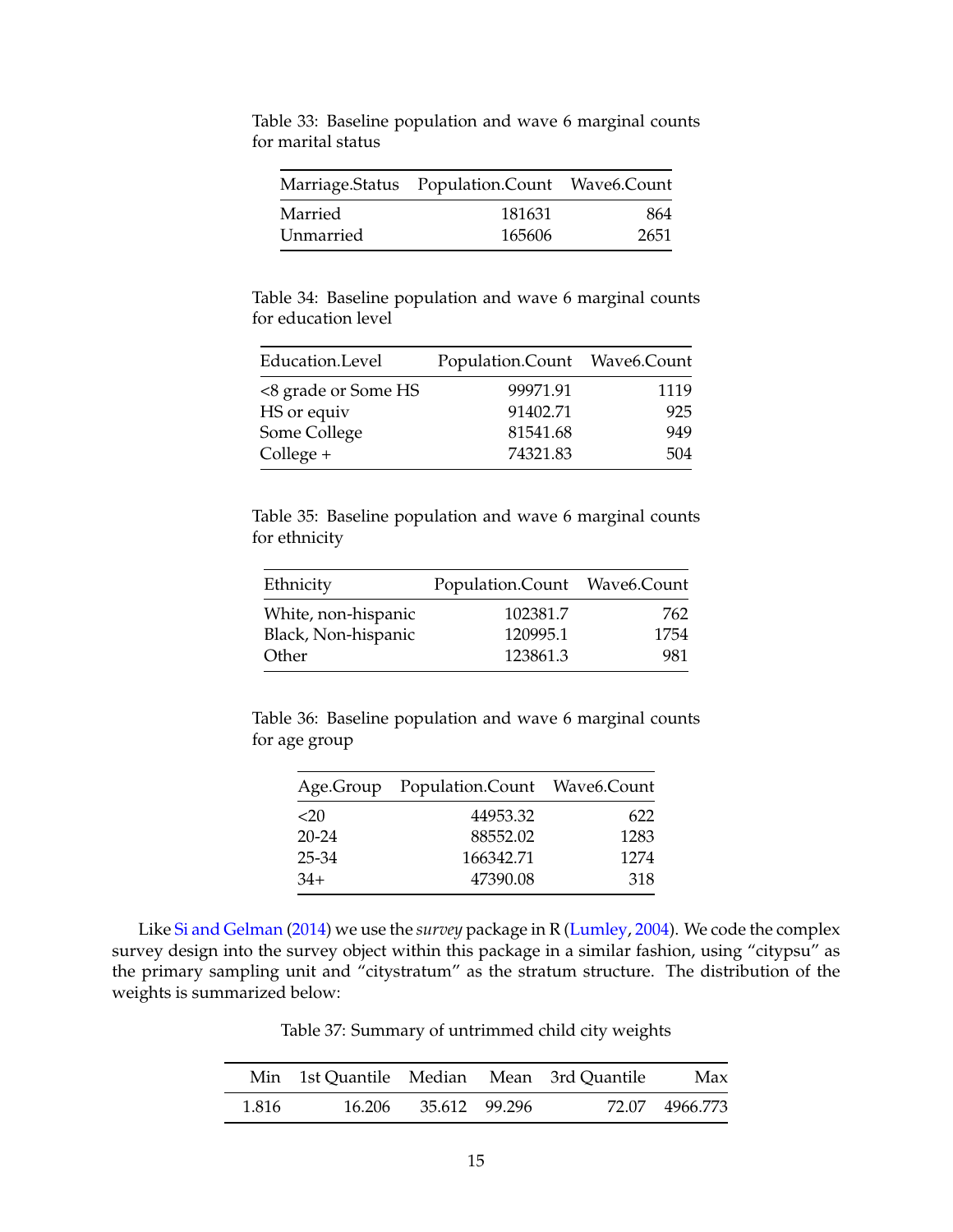However, as noted by [Si and Gelman](#page-23-1) [\(2014\)](#page-23-1), weights calculated in this way typically require trimming due to very extreme weights. We use a slightly different approach to trimming; trimming and then renorming. We trim at the 97.5% quantile in each city, and summarize below:

Table 38: Summary of trimmed child survey city weights

|       | Min 1st Quantile Median Mean 3rd Quantile |               |  | Max             |
|-------|-------------------------------------------|---------------|--|-----------------|
| 1.847 | 16.461                                    | 36.378 99.296 |  | 72.462 3931.796 |

Replicate weights were created in the method described above, and the previously described checks conducted to test the weights.

#### **home visit weights**

Weights for the cases who completed the home visit were named with the following convention. Weights are available for all cases where a) a baseline mother weight was available and b) the case was eligible, selected for the home visit, located and completed the home visit.

> Table 39: Naming convention for the home visit wave 6/Year 15 weights

| Population                                           |                     | Base. Weight Replicate. Weight                                                                 |
|------------------------------------------------------|---------------------|------------------------------------------------------------------------------------------------|
| <b>National</b><br>National excl. X h6natwtx<br>City | h6natwt<br>h6citywt | h6natwt_rep1 - h6natwt_rep10<br>h6natwtx_rep1 - h6natwtx_rep10<br>h6citywt_rep1 - h6city_rep10 |

### *Additional propensity adjustments*

The primary caregiver and child weights adjusted for whether the survey administrator could locate the case, and given the case was located, whether the participant chose to respond. The home visit weights have two additional stages to the sampling process that we need to account for.

The survey was fielded by two distinct groups, Westat (n=3620) and CPRC group run by Kathy Neckerman (n=1116). Only cases allocated to be fielded by Westat were allocated to in the home visit sample. The CPRC group fielded cases that had been particularly difficult to contact in the past, so it is likely there were some particular differences between those two groups. We account for this by calculating the propensity of being in the Weststat group using a logistic regression, predicting the propensity to be in this Weststat sampling frame, grouping by quintiles and then adjusting.

Secondly, only a portion of the Westat group were allocated to be part of the home visit sample (n=1533). This allocation was completed before any attempt to locate cases. These individuals were probabilistically selected based upon city, with some cities sampled at a rate of 1 in 2, while others sampled at a rate of 1 in 3.

Adding to this there is an additional complexity where some cases (n=35) were in the Weststat sample, were not allocated to be in the home visit sample, but where still invited to participate in the home visit. After much discussion, it was decided that this was most likely a random process,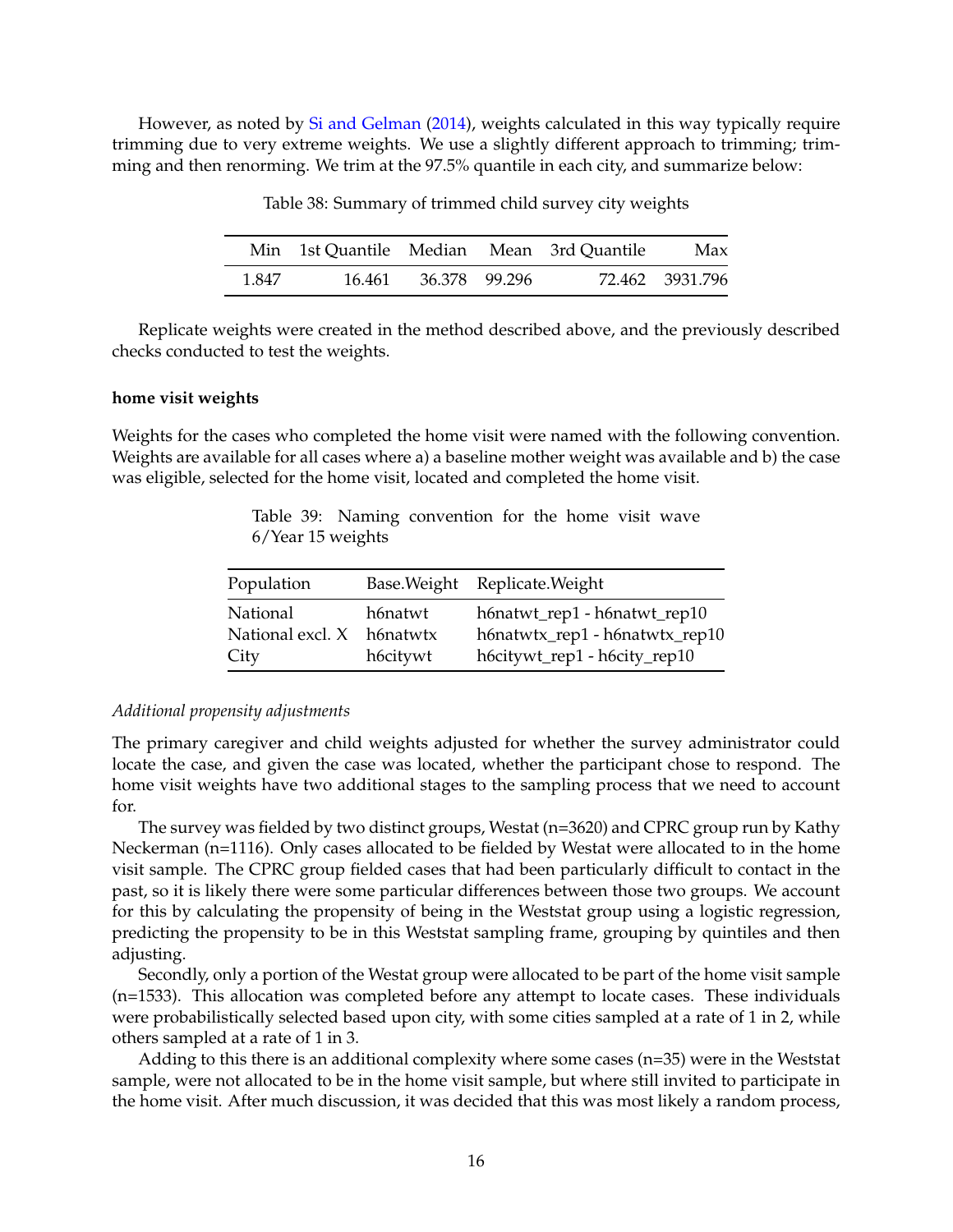so we exclude these cases from the calculation of propensity, but predict the propensity for being sampled and roll these cases into the home visit sample.

### *National weights*

Focusing just on the cases who were included as part of the national sample, 2645 cases were fielded by Westat and while 759 were fielded by the CPRC group. We account for this by calculating the propensity of being in the Weststat group using a regularized logistic regression with membership of the Weststat group is the outcome variable and the covariates listed in Appendix A as the predictors.

Following this, we further adjust the weights by the probability of being selected in a given city, using the selection rate of the sampling company.

Following these two adjustments, we then adjust for the ability to locate the case and the probability of completion given the case was located in a manner similar to the primary caregiver and child weights. Of the 1129 cases allocated to the home visit sample, 1120 were able to be located. Of these cases invited to participate in the home visit, 789 completed the home visit. Together with the 26 who completed the home visit but were not allocated to the home visit sample but still completed a home visit, the total home visit sample is 815.

Following this adjustment, we then rake to four demographic variables identified in the first wave in the survey by [Carlson](#page-23-0) [\(2008\)](#page-23-0). These four variables are marital status, education, ethnicity and age group. The following tables compare the number of completed cases in wave 6 to the population marginal distributions for each of these variables. We estimate the population marginal distribution using the weighted count (wave 1 mother national weights) of these variables at baseline.

Table 40: Baseline population and wave 6 marginal counts

for marital status

|           | Marriage.Status Population.Count Wave6.Count |      |
|-----------|----------------------------------------------|------|
| Married   | 680818                                       | 188. |
| Unmarried | 450591                                       | 627  |

|              | Education.Level Population.Count Wave6.Count |     |
|--------------|----------------------------------------------|-----|
| <8 grade     | 113128                                       | 33  |
| Some HS      | 211988                                       | 215 |
| HS or equiv  | 338497                                       | 262 |
| Some College | 214319                                       | 211 |
| College +    | 253467                                       | 94  |

Table 41: Baseline population and wave 6 marginal counts for education level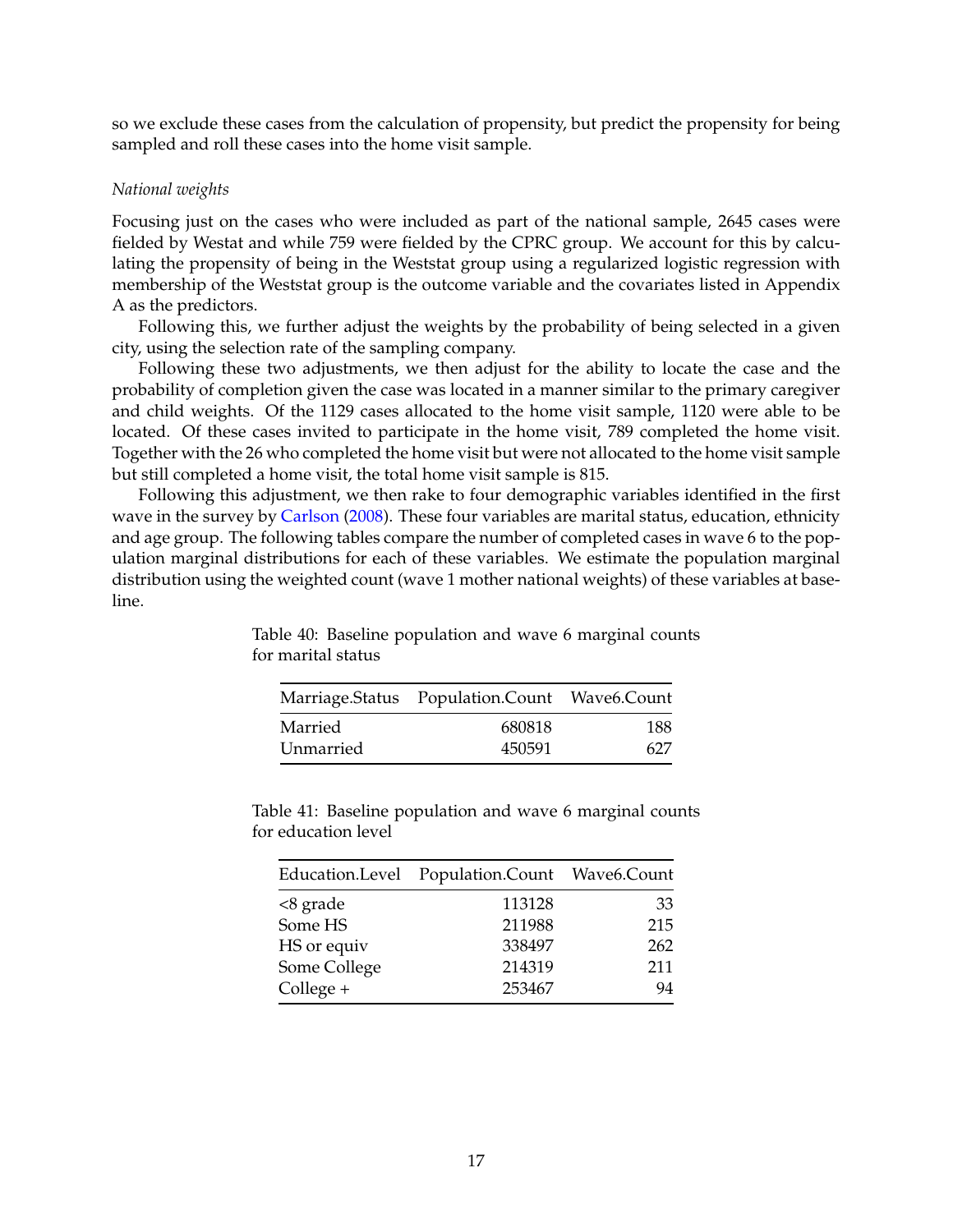| Ethnicity           | Population.Count Wave6.Count |     |
|---------------------|------------------------------|-----|
| White, non-hispanic | 353198                       | 243 |
| Black, Non-hispanic | 430161                       | 200 |
| Hispanic            | 254738                       | 336 |
| Other               | 93211                        | 36  |

Table 42: Baseline population and wave 6 marginal counts for ethnicity

Table 43: Baseline population and wave 6 marginal counts for age group

|           | Age.Group Population.Count Wave6.Count |     |  |
|-----------|----------------------------------------|-----|--|
| ${<}18$   | 53450                                  | 23  |  |
| 18-19     | 89690                                  | 125 |  |
| $20 - 24$ | 283787                                 | 299 |  |
| $25 - 29$ | 294845                                 | 184 |  |
| 30-34     | 252185                                 | 112 |  |
| 35-40     | 128291                                 | 54  |  |
| $40+$     | 29058                                  | 18  |  |

|      |       |                | Min 1st Quantile Median Mean 3rd Quantile | Max             |
|------|-------|----------------|-------------------------------------------|-----------------|
| 5.15 | 66.91 | 325.83 1388.11 |                                           | 1093.02 39964.4 |

Table 44: Summary of untrimmed national home visit weights

However, as noted by [Si and Gelman](#page-23-1) [\(2014\)](#page-23-1), weights calculated in this way typically require trimming due to very extreme weights. We use a slightly different approach to trimming; trimming and then renorming. We trim at the 97.5% quantile, and summarize below. These weights still have some quite extreme values, but trimming at 95% only reduced the variability marginally so we decided keep the trim at 97.5%.

Table 45: Summary of trimmed national home visit weights

|       | Min 1st Quantile Median |                         | Mean 3rd Quantile | Max               |
|-------|-------------------------|-------------------------|-------------------|-------------------|
| 6.155 |                         | 80.041 383.349 1388.108 |                   | 1216.254 19686.08 |

Replicate weights were created in the method described above, and the previously described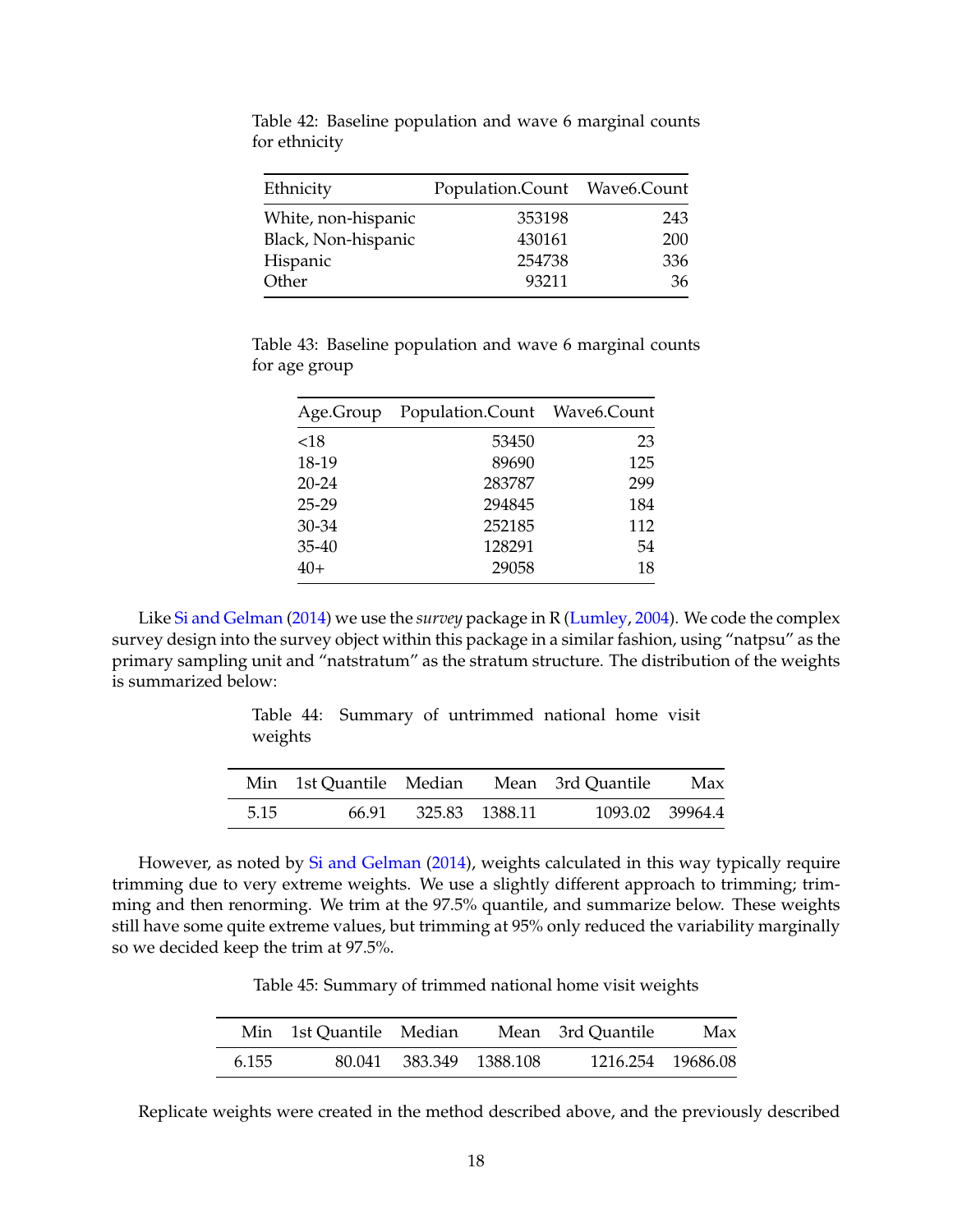### checks conducted to test the weights.

### *National weights (excluding city X)*

Focusing on the national survey excluding city X, 2409 cases were fielded by Westat and while 674 were fielded by the CPRC group. We account for this by calculating the propensity of being in the Weststat group using a regularized logistic regression with membership of the Weststat group is the outcome variable and the covariates listed in Appendix A as the predictors.

Following this, we further adjust the weights by the probability of being selected in a given city, using the selection rate of the sampling company.

Following these two adjustments, we then adjust for the ability to locate the case and the probability of completion given the case was located in a manner similar to the primary caregiver and child weights. Of the 1052 cases allocated to the home visit sample, 1044 were able to be located. Of these cases invited to participate in the home visit, 742 completed the home visit. Together with the 26 who completed the home visit but were not allocated to the home visit sample but still completed a home visit, the total home visit sample is 768.

As described above, the first stage of creating the wave 6 weights is to adjust for systematic non-response, both in the likelihood of being located and the probability of responding in the survey. Using two logistic regression models (one for propensity to locate, the other for propensity to respond), we calculate the predicted propensity for each completed case. These propensity scores are multiplied by the original wave 1 natx weights to adjust the current wave.

Following this adjustment, we then rake to four demographic variables identified in the first wave in the survey by [Carlson](#page-23-0) [\(2008\)](#page-23-0). These four variables are marital status, education, ethnicity and age group. The following tables compare the number of completed cases in wave 6 to the population marginal distributions for each of these variables, where the population is the set of all large cities excluding city X. We estimate the population marginal distribution using the weighted count (wave 1 mother natx weights) of these variables at baseline.

|           | Marriage.Status Population.Count Wave6.Count |      |  |
|-----------|----------------------------------------------|------|--|
| Married   | 680818                                       | 177  |  |
| Unmarried | 450591                                       | .591 |  |

Table 46: Baseline population and wave 6 marginal counts for marital status

Table 47: Baseline population and wave 6 marginal counts for education level

|              | Education.Level Population.Count Wave6.Count |     |
|--------------|----------------------------------------------|-----|
| <8 grade     | 113128                                       | 29  |
| Some HS      | 211988                                       | 198 |
| HS or equiv  | 338497                                       | 251 |
| Some College | 214319                                       | 201 |
| College +    | 253467                                       | 89  |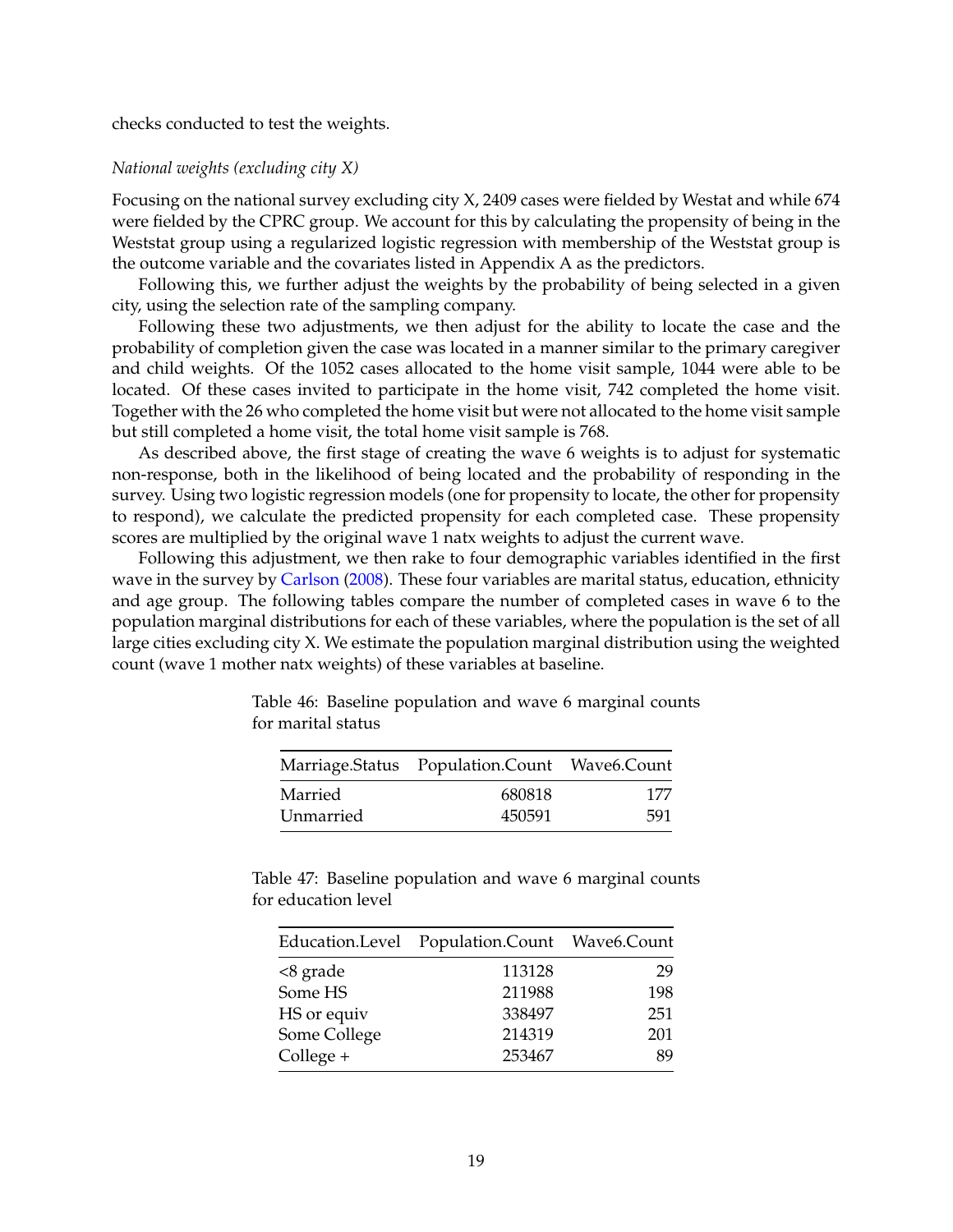| Ethnicity           | Population.Count Wave6.Count |     |  |
|---------------------|------------------------------|-----|--|
| White, non-hispanic | 353198                       | 223 |  |
| Black, Non-hispanic | 430161                       | 190 |  |
| Hispanic            | 254738                       | 321 |  |
| Other               | 93211                        | 34  |  |

Table 48: Baseline population and wave 6 marginal counts for ethnicity

Table 49: Baseline population and wave 6 marginal counts for age group

|           | Age.Group Population.Count Wave6.Count |     |
|-----------|----------------------------------------|-----|
| ${<}18$   | 53450                                  | 23  |
| 18-19     | 89690                                  | 115 |
| $20 - 24$ | 283787                                 | 276 |
| 25-29     | 294845                                 | 175 |
| 30-34     | 252185                                 | 110 |
| $35-40$   | 128291                                 | 51  |
| $40+$     | 29058                                  | 18  |

Table 50: Summary of untrimmed national (exlc. city  $X$ ) home visit weights

|      |                      | Min 1st Quantile Median Mean 3rd Quantile | Max            |
|------|----------------------|-------------------------------------------|----------------|
| 4.36 | 72.85 354.08 1473.06 |                                           | 1233.3 38947.8 |

However, as noted by [Si and Gelman](#page-23-1) [\(2014\)](#page-23-1), weights calculated in this way typically require trimming due to very extreme weights. We use a slightly different approach to trimming; trimming and then renorming. We trim at the 97.5% quantile, and summarize below.

Table 51: Summary of trimmed national (excluding city X) home visit weights

|       | Min 1st Quantile Median |                         | Mean 3rd Quantile | Max               |
|-------|-------------------------|-------------------------|-------------------|-------------------|
| 5.202 |                         | 85.535 415.618 1473.058 |                   | 1435.578 20075.15 |

Replicate weights were created in the method described above, and the previously described checks conducted to test the weights.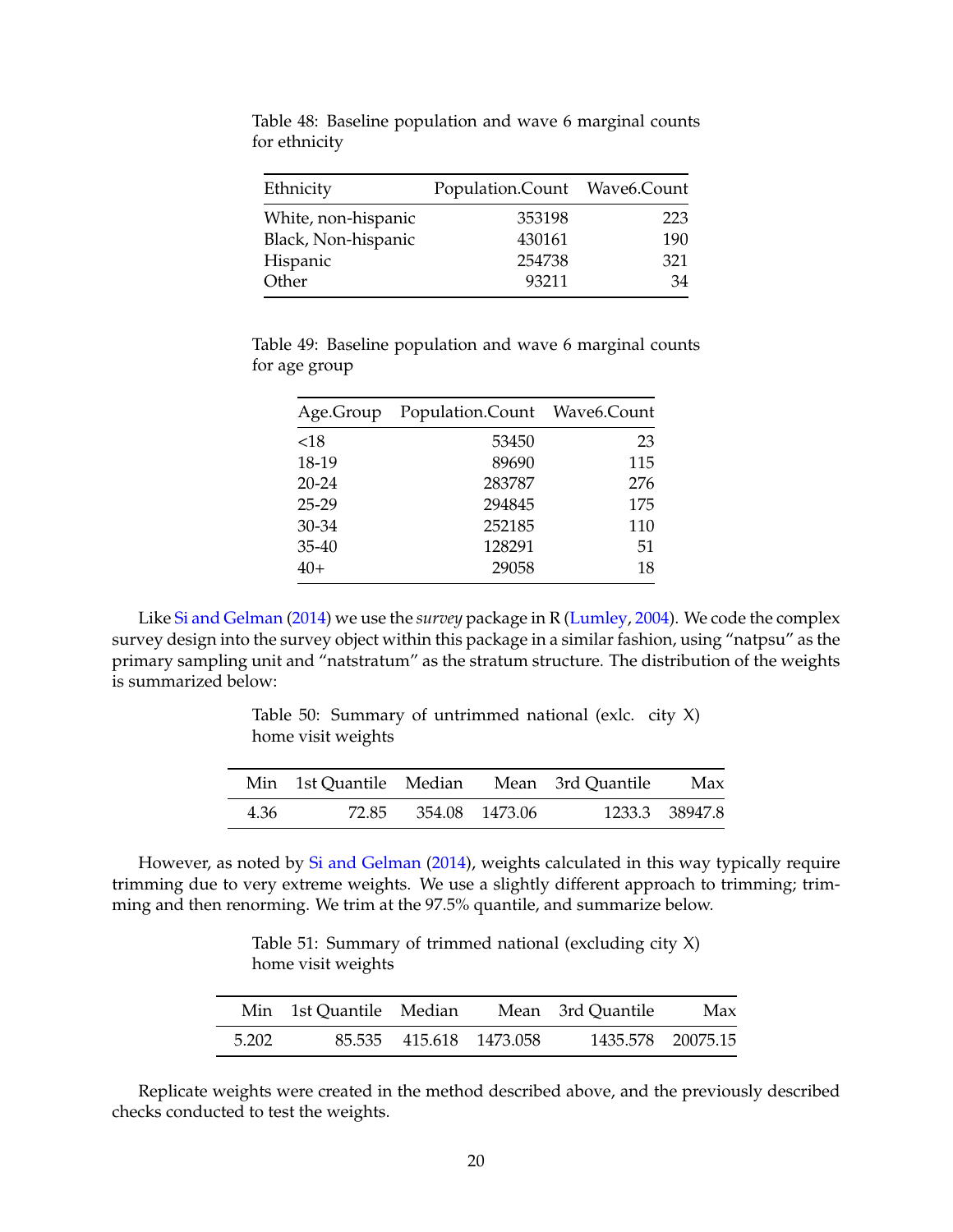### *City Weights*

Focusing on the city weights, 3620 cases were fielded by Westat and while 1116 were fielded by the CPRC group. We account for this by calculating the propensity of being in the Weststat group using a regularized logistic regression with membership of the Weststat group is the outcome variable and the covariates listed in Appendix A as the predictors.

Following this, we further adjust the weights by the probability of being selected in a given city, using the selection rate of the sampling company.

Following these two adjustments, we then adjust for the ability to locate the case and the probability of completion given the case was located in a manner similar to the primary caregiver and child weights. Of the 1533 cases allocated to the home visit sample, 1517 were able to be located. Of these cases invited to participate in the home visit, 1055 completed the home visit. Together with the 35 who completed the home visit but were not allocated to the home visit sample but still completed a home visit, the total home visit sample is 1090.

Following this adjustment, we then rake to four demographic variables identified in the first wave in the survey by [Carlson](#page-23-0) [\(2008\)](#page-23-0). These four variables are marital status, education, ethnicity and age group. Unlike the national weights, we rake to the marginal distributions of these four variables within the cities. This meant that we had finer grain cells to adjust to, which (due to the smaller sample size) led to difficulties with convergence. As a compromise, we pooled some levels of age group, ethnicity and education to increase the size of the cells within city. Compared to other city weights, we had to pool age to three levels rather than 4. This was due to decreased sample size.

For data protection reasons, we do not summarize the marginal distributions within city. However in the following tables we compare estimated baseline combined city marginal distributions to the combined city sample distributions in wave 6 for the pooled variables.

|           | Marriage.Status Population.Count Wave6.Count |     |  |
|-----------|----------------------------------------------|-----|--|
| Married   | 181631                                       | 253 |  |
| Unmarried | 165606                                       | 837 |  |

Table 52: Baseline population and wave 6 marginal counts for marital status

Table 53: Baseline population and wave 6 marginal counts for education level

| Education.Level     | Population.Count Wave6.Count |     |  |
|---------------------|------------------------------|-----|--|
| <8 grade or Some HS | 99971.91                     | 341 |  |
| HS or equiv         | 91402.71                     | 294 |  |
| Some College        | 81541.68                     | 295 |  |
| $Collect +$         | 74321.83                     | 160 |  |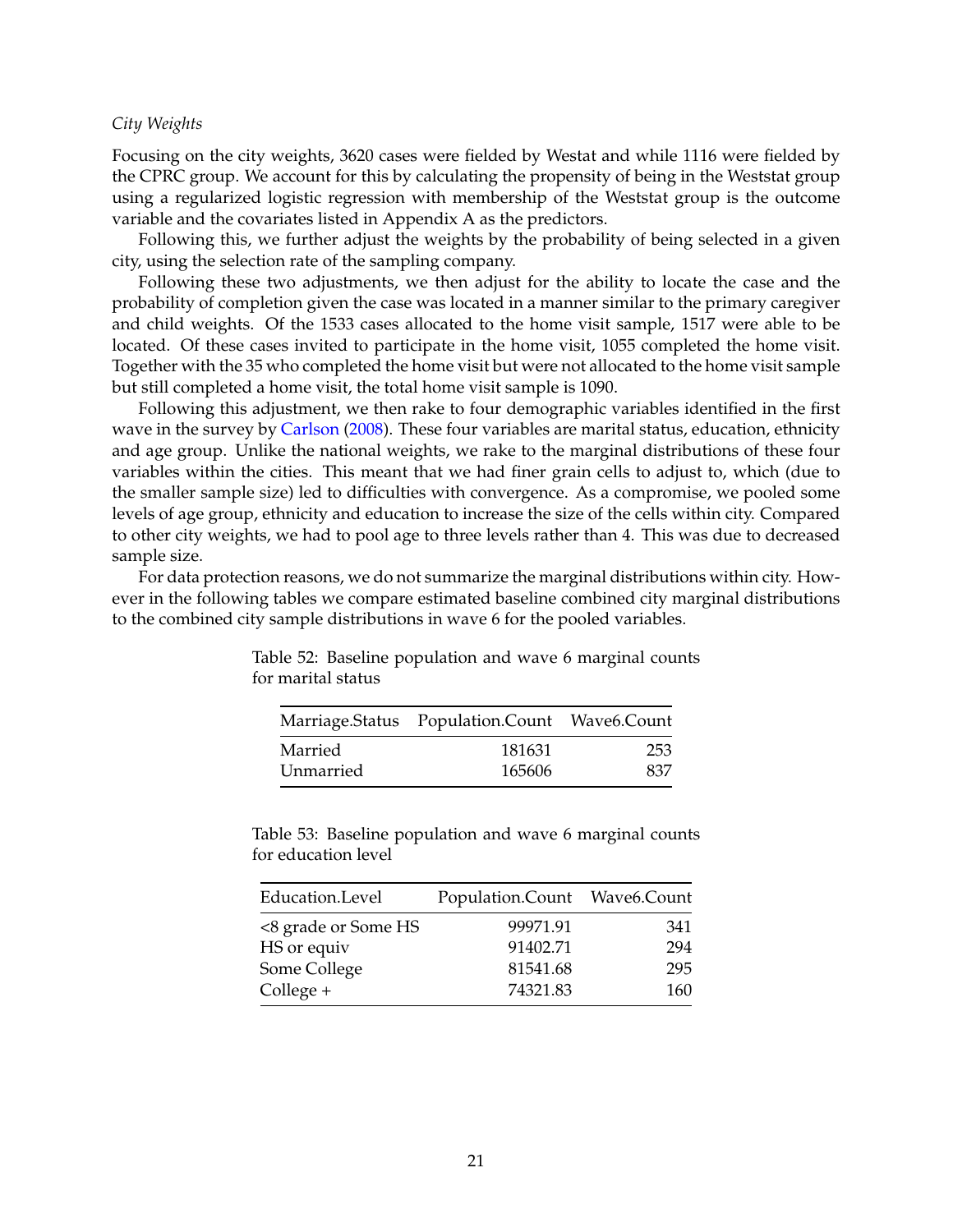| Ethnicity           | Population.Count Wave6.Count |     |  |
|---------------------|------------------------------|-----|--|
| White, non-hispanic | 102381.7                     | 234 |  |
| Black, Non-hispanic | 120995.1                     | 518 |  |
| Other               | 123861.3                     | 338 |  |

Table 54: Baseline population and wave 6 marginal counts for ethnicity

Table 55: Baseline population and wave 6 marginal counts for age group

|        | Age.Group Population.Count Wave6.Count |     |
|--------|----------------------------------------|-----|
| $<$ 26 | 153031.59                              | 632 |
| 26-34  | 146816.47                              | 360 |
| $34+$  | 47390.08                               | 98  |

Table 56: Summary of untrimmed home visit city weights

|       |                      | Min 1st Quantile Median Mean 3rd Quantile | Max            |
|-------|----------------------|-------------------------------------------|----------------|
| 1.816 | 16.206 35.612 99.296 |                                           | 72.07 4966.773 |

However, as noted by [Si and Gelman](#page-23-1) [\(2014\)](#page-23-1), weights calculated in this way typically require trimming due to very extreme weights. We use a slightly different approach to trimming; trimming and then renorming. We trim at the 97.5% quantile in each city, and summarize below:

Table 57: Summary of trimmed home visit city weights

|       | Min 1st Quantile Median Mean 3rd Quantile |               | Max             |
|-------|-------------------------------------------|---------------|-----------------|
| 1.847 | 16.461                                    | 36.378 99.296 | 72.462 3931.796 |

Replicate weights were created in the method described above, and the previously described checks conducted to test the weights.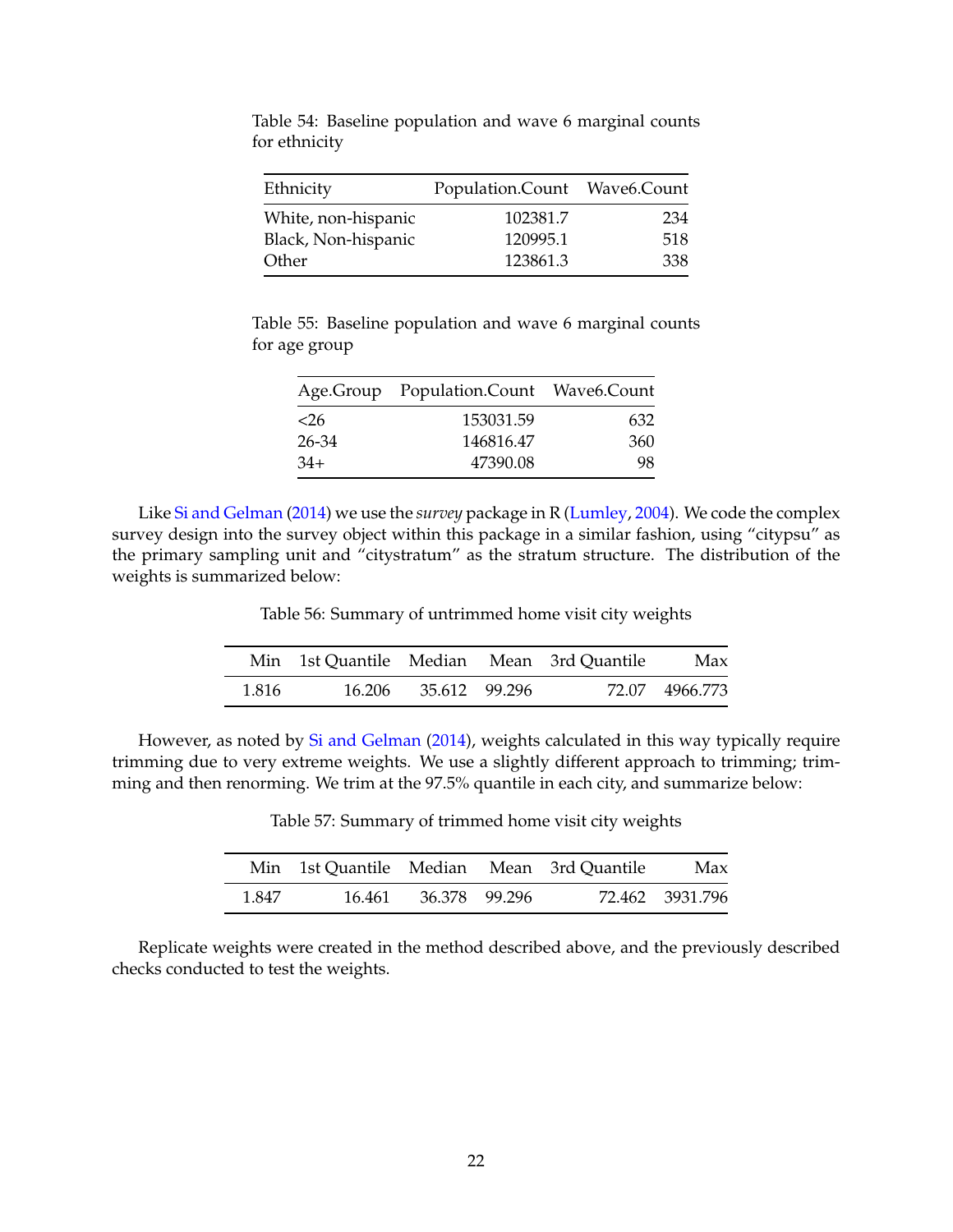## **Appendix A**

| cm1age                        | m1e3c         |
|-------------------------------|---------------|
| m1a4                          | m1s4a         |
| m <sub>1a9</sub>              | m1e4b         |
| m1a11a                        | m1e4c         |
| m1a11b                        | m1f2          |
| m1a11c                        | m1f3          |
| m1a11d                        | m1f4          |
| m1a13                         | m1f5          |
| m1a13a                        | m1f6          |
| m1a15                         | m1f7          |
| m <sub>1</sub> b <sub>2</sub> | m1g1          |
| m1b3                          | m1g2          |
| m1b8                          | m1g3          |
| m1b27                         | m1g4          |
| m1b28                         | m1g6          |
| m1d1a                         | m1h3          |
| m1s1b                         | m1h3a         |
| m1d1c                         | m1i1          |
| m1d1d                         | m1i2a         |
| m1d1e                         | m1i3          |
| m1d1f                         | m1i11         |
| m1d2a                         | m1j3          |
| m1d2b                         | m1j4          |
| m1d2c                         | m1j5          |
| m1d2d                         | labor         |
| m1d2e                         | child_support |
| m1d2f                         | welf          |
| m1e3a                         | hosp_type     |
|                               |               |

Table 58: Variables included in the propensity model